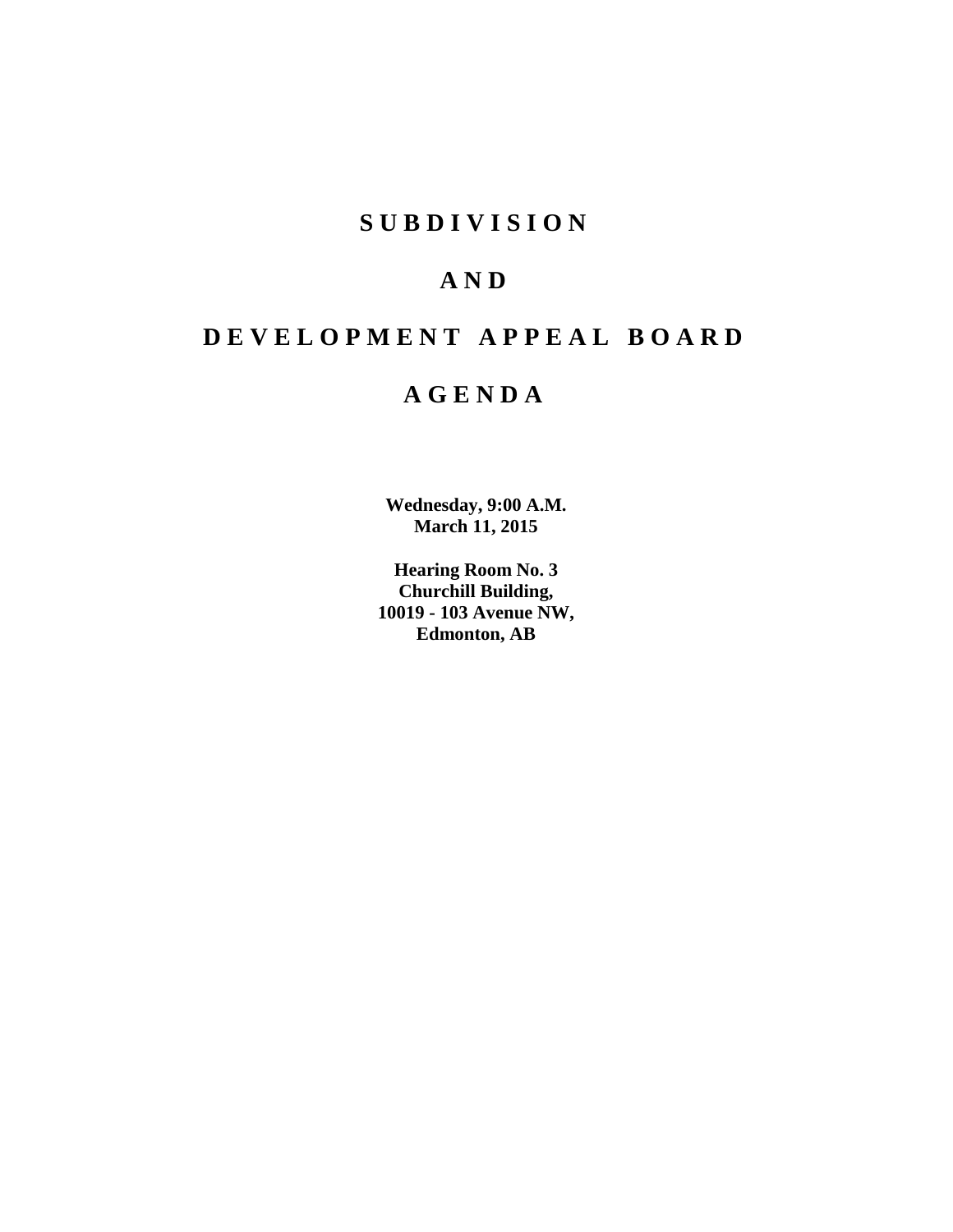### **SUBDIVISION AND DEVELOPMENT APPEAL BOARD HEARING ROOM NO. 3**

| I            | 9:00 A.M.    | SDAB-D-15-048 | Construct exterior alterations (Driveway<br>extension 6.0 metres by 3.0 metres) to an<br>existing single detached house, existing without<br>permits                                                                                                                                                                                                         |
|--------------|--------------|---------------|--------------------------------------------------------------------------------------------------------------------------------------------------------------------------------------------------------------------------------------------------------------------------------------------------------------------------------------------------------------|
|              |              |               | 3411 - Keswick Boulevard SW<br>Project No.: 165332560-001                                                                                                                                                                                                                                                                                                    |
|              |              |               | BREAK: 10:00 A.M. to 10:15 A.M.                                                                                                                                                                                                                                                                                                                              |
| $\mathbf{H}$ | $10:15$ A.M. | SDAB-D-15-049 | Construct additions (attached Garage, 9.45)<br>metres by 9.76 metres and upper Half Storey<br>with dormers), interior alterations (main and<br>second floor renovations and basement<br>development, NOT to be used as an additional<br>Dwelling) to an existing Single Detached House<br>and to demolish an attached Garage (6.72<br>metres by 7.54 metres) |
|              |              |               | 15309 - Rio Terrace Drive NW<br>Project No.: 157175718-002                                                                                                                                                                                                                                                                                                   |
|              |              |               | LUNCH BREAK: 12:00 P.M. to 12:30 P.M.                                                                                                                                                                                                                                                                                                                        |
| Ш            | 12:30 P.M.   | SDAB-D-15-050 | Construct 2 Apartment House buildings (80)<br>Dwellings each) with underground parking and<br>an Accessory building                                                                                                                                                                                                                                          |
|              |              |               | 1071 - Chappelle Boulevard SW<br>Project No.: 161338833-002                                                                                                                                                                                                                                                                                                  |
|              | <b>NOTE:</b> |               | Unless otherwise stated, all references to "Section numbers" refer to<br>the authority under the Edmonton Zoning Bylaw 12800.                                                                                                                                                                                                                                |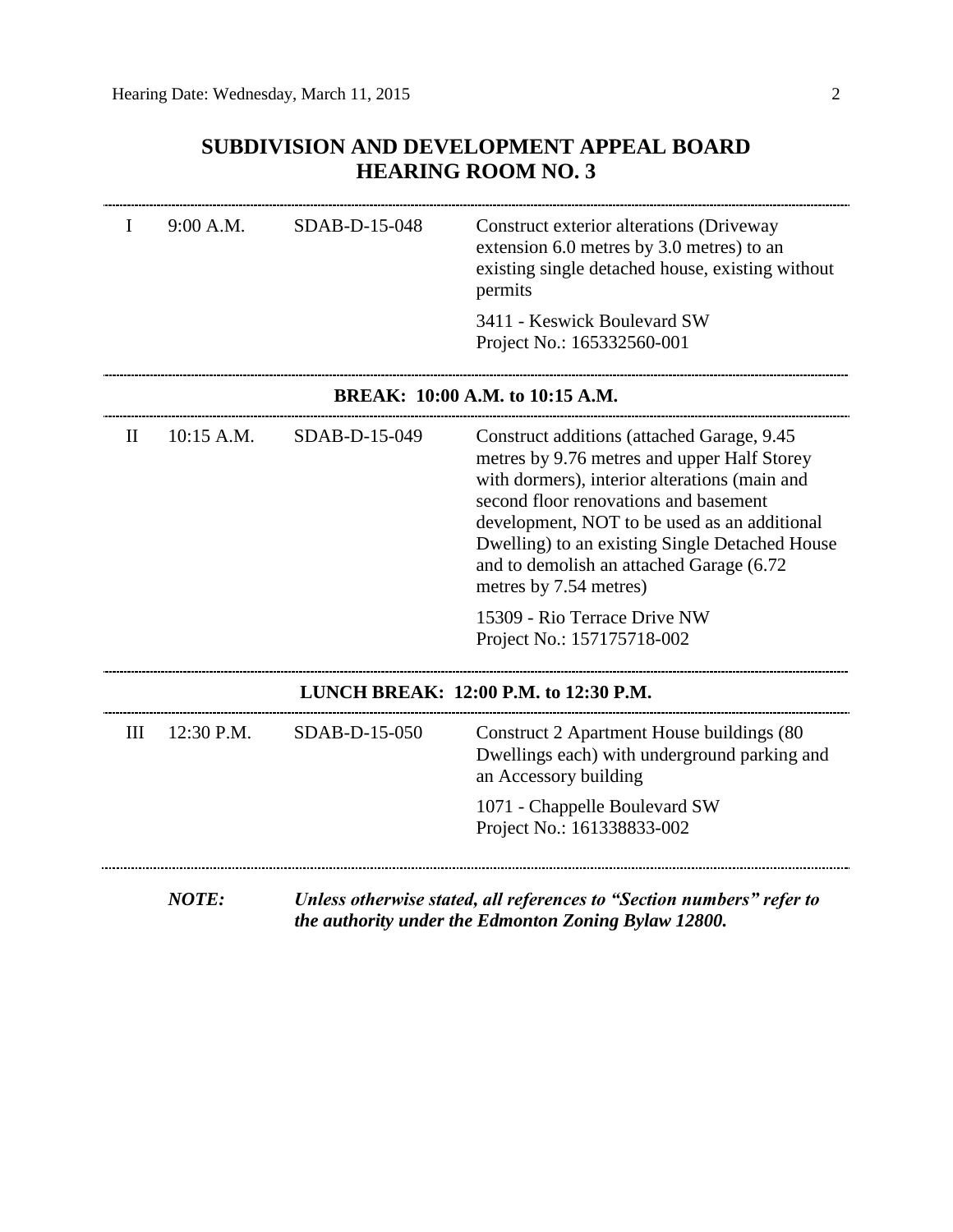| <b>ITEM I: 9:00 A.M.</b>                               | <b>FILE: SDAB-D-15-048</b>                                                                                                                           |
|--------------------------------------------------------|------------------------------------------------------------------------------------------------------------------------------------------------------|
| AN APPEAL FROM THE DECISION OF THE DEVELOPMENT OFFICER |                                                                                                                                                      |
| <b>APPELLANT:</b>                                      |                                                                                                                                                      |
| <b>APPLICATION NO.:</b>                                | 165332560-001                                                                                                                                        |
| <b>ADDRESS OF APPELLANT:</b>                           | 10335 - 61 Avenue NW, Edmonton AB<br><b>T6H 1K9</b>                                                                                                  |
| <b>APPLICATION TO:</b>                                 | Construct exterior alterations (Driveway<br>extension 6.0 metres by 3.0 metres) to an<br>existing Single Detached House, existing<br>without permits |
| <b>DECISION OF THE</b><br>DEVELOPMENT AUTHORITY:       | Refused                                                                                                                                              |
| <b>DECISION DATE:</b>                                  | January 27, 2015                                                                                                                                     |
| <b>DATE OF APPEAL:</b>                                 | February 6, 2015                                                                                                                                     |
| MUNICIPAL DESCRIPTION<br>OF SUBJECT PROPERTY:          | 3411 - Keswick Boulevard SW                                                                                                                          |
| <b>LEGAL DESCRIPTION:</b>                              | Plan 1321153 Blk 7 Lot 36                                                                                                                            |
| ZONE:                                                  | RSL Residential Small Lot Zone                                                                                                                       |
| <b>OVERLAY:</b>                                        | N/A                                                                                                                                                  |
| STATUTORY PLAN(S):                                     | Windermere Area Structure Plan<br>Keswick Neighbourhood Structure Plan                                                                               |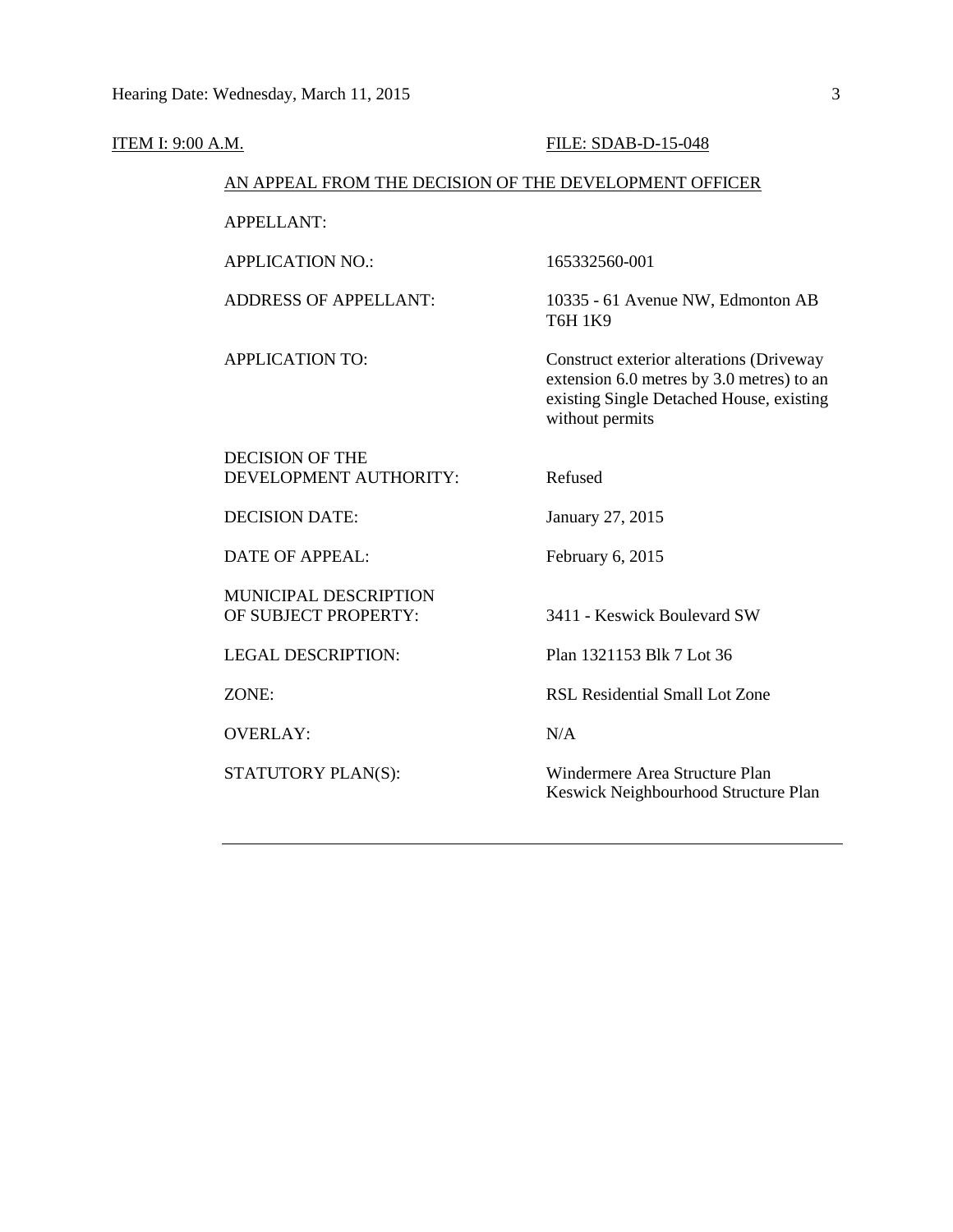#### DEVELOPMENT OFFICER'S DECISION

REFUSED - The proposed development is refused for the following reasons:

- 1. The proposed concrete driveway extension does not lead to the garage or parking area. (Section 6.1(26))
- 2. The proposed driveway is in the front of the property and based on the landscaping regulations, front yards/front setbacks must be landscaped. Concrete is not considered a form of landscaping. (Section  $55.4(1)$ ) (Section 6.1(55))
- 3. This sort of driveway extension is not characteristic of the neighbourhood.
- 4. City of Edmonton's Zoning Bylaw 12800 includes specific stipulations in regards to width of concrete driveways on the front of the property. The proposed driveway does not comply with the stated regulations. (Section 54.1(4))
- 5. Sufficient on site parking is provided through the provision of a 3-car front attached garage and additional parking space provided on the driveway leading to the garage.

Given the above observations, the proposed development would unduly interfere with the amenities of the neighbourhood, or materially interfere with or affect the use, enjoyment or value of neighbouring properties in the opinion of the Development Officer.

#### APPELLANT'S SUBMISSION

Our customers for this new home requested an extra parking area and 11 feet in front of the garage was chosen. We feel there is still lots of room for landscaping from the sidewalk to the parking pad which will both enhance the front yard appeal and shelter the site of this parking pad.

#### SUBDIVISION AND DEVELOPMENT APPEAL BOARD OFFICER'S COMMENTS

This is an application to construct an exterior alteration (Driveway extension 6.0 metres by 3.0 metres) to an existing Single Detached House, existing without permits.

The Site is located south of Keswick Boulevard and east of Kennedy Green. The Site is zoned RSL Residential Small Lot Zone, Section 115 of the Edmonton Zoning Bylaw 12800. The Site is within the Windermere Area Structure Plan, under Bylaw 13717 (as amended), approved by City Council on May 25, 2004 and within the Keswick Neighbourhood Structure Plan, under Bylaw 15514 (as amended), approved by City Council on July 19, 2010.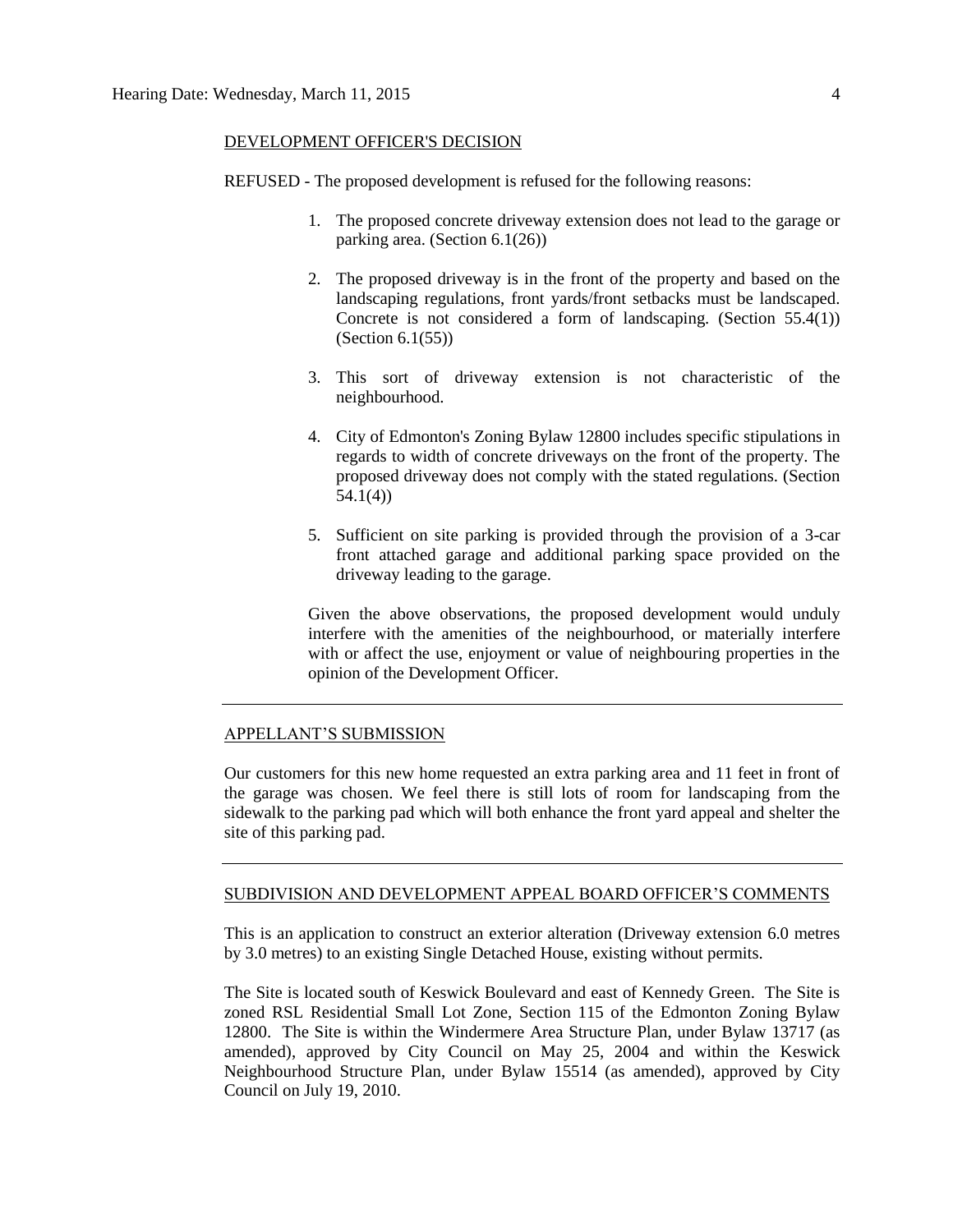The Subdivision and Development Appeal Board at a hearing on February 12, 2015 made and passed the following motion:

"that the appeal hearing be SCHEDULED FOR MARCH 11 or 12, 2015 at the written request of the Appellant."

The submitted Real Property Report created by Stantec Geomatics Ltd., dated October 9, 2014 shows the proposed Driveway extension is located on the north side of the front elevation of the Principal Building and the north and west side of the front attached Garage. The proposed Driveway extension is attached to the east side of the approved Driveway.

Section 54.1(4) states that the Front Yard of any at-grade Dwelling unit in any Residential Zone, or in the case of a corner Site, the Front Yard or the flanking Side Yard in any Residential Zone, may include a maximum of one Driveway. The area hardsurfaced for a Driveway, not including the area used as a walkway, shall have:

- a. a minimum width of 3.1 metres; and
- b. a maximum width that shall be calculated as the product of 3.1 metres multiplied by the total number of adjacent side-by-side parking spaces contained within the Garage.

The Driveway shall lead directly from the roadway to the required Garage or Parking Area.

#### **The Development Officer determined that the proposed development does not meet this requirement. In addition, the proposed development does not meet the definition of Driveway under Section 6.1(26).**

Section 55.4(1) states all open space including Front Yards, Rear Yards, Side Yards, and Yards, at grade Amenity Areas, Private Outdoor Amenity Areas, Setback areas and Separation Spaces shall be landscaped with trees, shrubs, flower beds, grass, ground cover or suitable decorative hardsurfacing, in accordance with the Landscape Plan submitted pursuant to subsection 55.3 and approved by the Development Officer. This requirement shall not apply to those areas designated for parking and circulation, which shall be landscaped in accordance with subsection 55.8 of this Bylaw. The Development Officer may require Landscaping of areas within a Site that are intended for future development if, in the opinion of the Development Officer, the lack of Landscaping creates a potential negative visual impact, given the visibility of these areas from adjacent properties and public roadways.

#### **The Development Officer determined that the proposed development does not meet this requirement. In addition, monolithic concrete does not meet the definition of Landscaping under Section 6.1(55)(b).**

Under Section 6.1(26), **Driveway** means an area that provides access for vehicles from a public or private roadway to a Garage or Parking Area.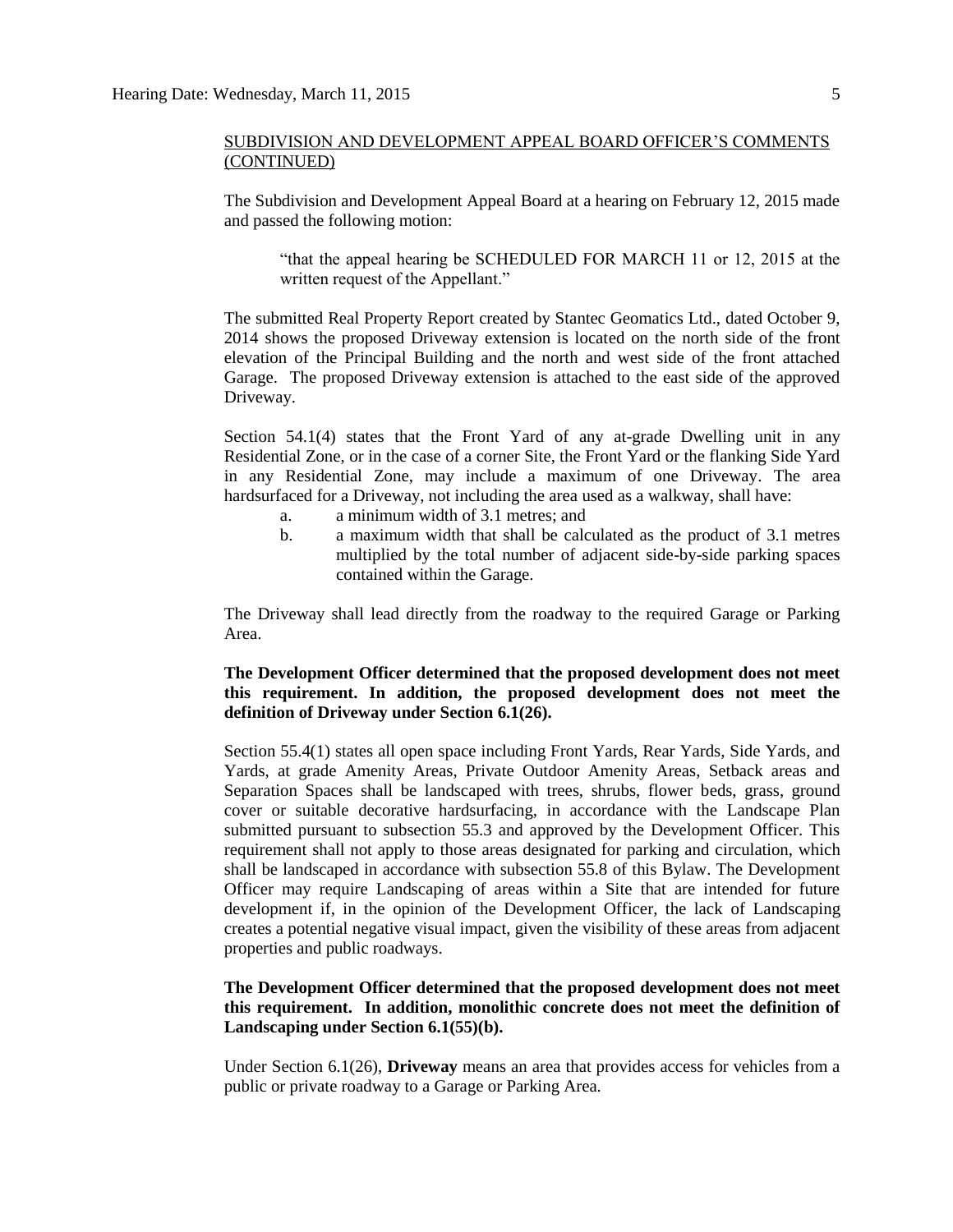Under Section 6.1(38), **Front Yard** means the portion of a Site abutting the Front Lot Line extending across the full width of the Site, situated between the Front Lot Line and the nearest wall of the principal building, not including projections;



Under Section 6.1(55), **Landscaping** means the preservation or modification of the natural features of a Site through the placement or addition of any or a combination of the following:

- a. soft landscaping elements such as trees, shrubs, plants, lawns and ornamental plantings;
- b. decorative hardsurfacing elements such as bricks, pavers, shale, crushed rock or other suitable materials, excluding monolithic concrete and asphalt, in the form of patios, walkways and paths; and
- c. architectural elements such as decorative fencing, walls and sculpture;

Under Section 6.1(65), **Parking Area** means an area that is used for the parking of vehicles. A Parking Area is comprised of one or more parking spaces, and includes a parking pad, but does not include a Driveway.

Section 115.1 states the purpose of this Zone is to provide for smaller lot Single Detached Housing with attached Garages in a suburban setting that provides the opportunity for the more efficient utilization of undeveloped suburban areas and includes the opportunity for Secondary Suites.

The following jobs are listed in the Sustainable Development Department POSSE system: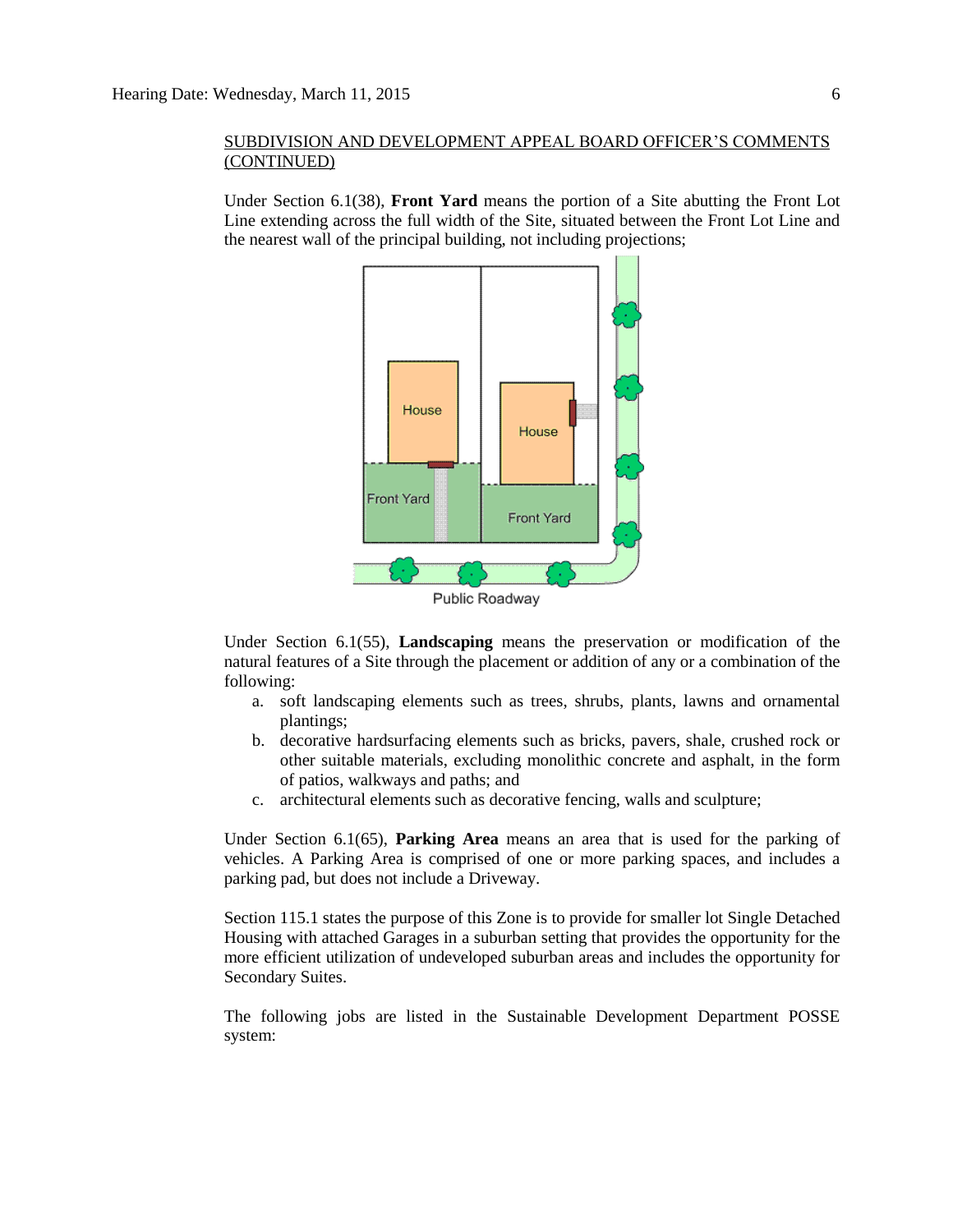| <b>Application</b> | <b>Description</b>          | <b>Decision</b>                                                          |
|--------------------|-----------------------------|--------------------------------------------------------------------------|
| <b>Number</b>      |                             |                                                                          |
| 164152498-001      | Compliance Certificate      | November 26, 2014; Issued                                                |
|                    |                             | Our Real Property Report, dated                                          |
|                    |                             | October 30, 2014 shows a Single                                          |
|                    |                             | Detached House with front Attached                                       |
|                    |                             | Garage and rear Covered Patio that<br>complies with the RSL (Residential |
|                    |                             | Small Lot) Zone development                                              |
|                    |                             | regulations.                                                             |
|                    |                             |                                                                          |
|                    |                             | You are also advised that a search of                                    |
|                    |                             | files revealed no record of<br>our                                       |
|                    |                             | development approval for the Concrete                                    |
|                    |                             | Driveway Extension. []                                                   |
| 137894345-001      | To<br>single<br>construct a | May 16, 2013; Approved<br>with                                           |
|                    | with<br>detached<br>house   | conditions                                                               |
|                    | attached garage, fireplace, |                                                                          |
|                    | patio<br>concrete<br>and    |                                                                          |
|                    | basement development (not   |                                                                          |
|                    | a secondary suite)          |                                                                          |

SUBDIVISION AND DEVELOPMENT APPEAL BOARD OFFICER'S COMMENTS (CONTINUED)

#### NOTICE TO APPLICANT/APPELLANT

Provincial legislation requires that the Subdivision and Development Appeal Board issue its official decision in writing within fifteen days of the conclusion of the hearing. Bylaw No. 11136 requires that a verbal announcement of the Board's decision shall be made at the conclusion of the hearing of an appeal, but the verbal decision is not final nor binding on the Board until the decision has been given in writing in accordance with the Municipal Government Act.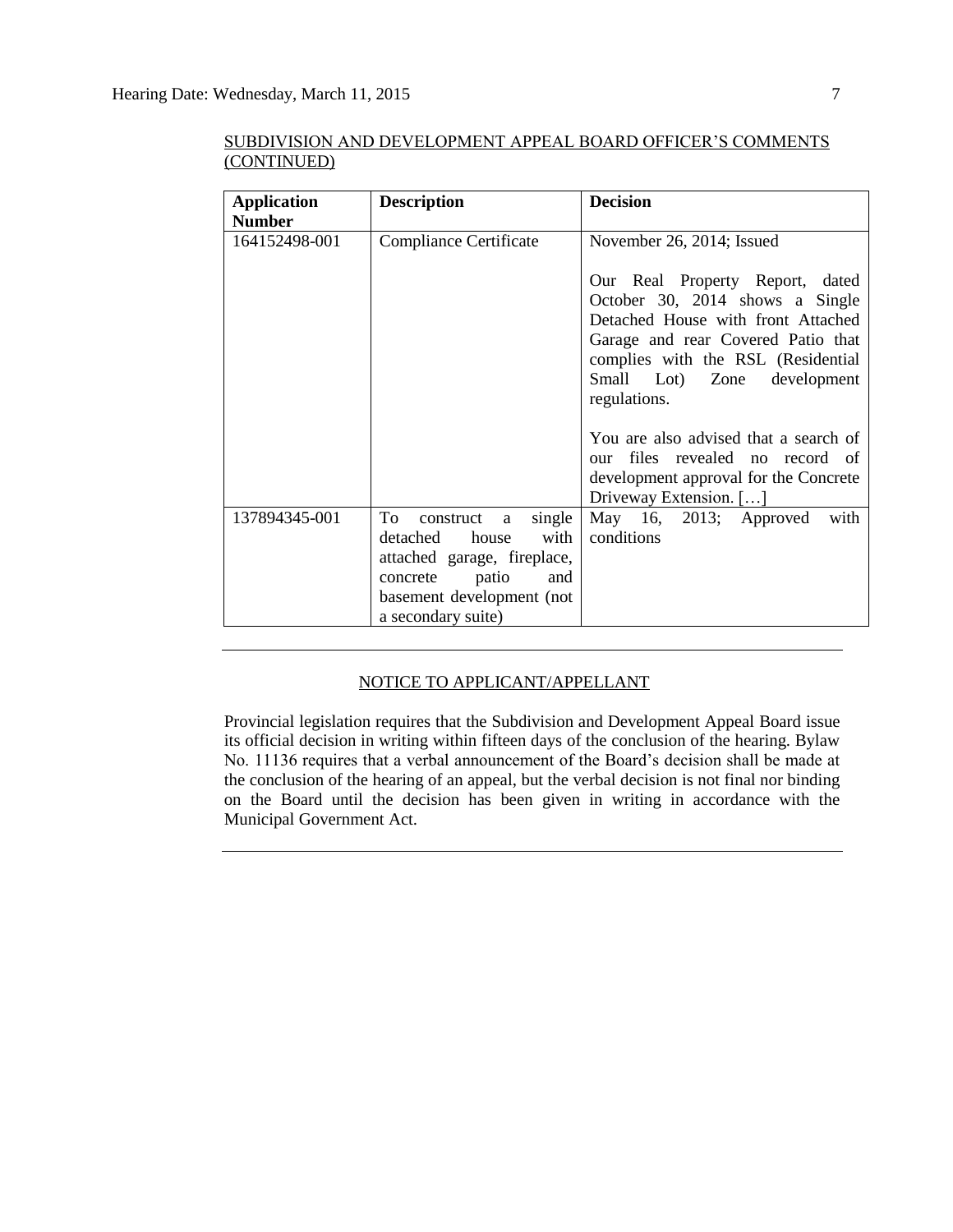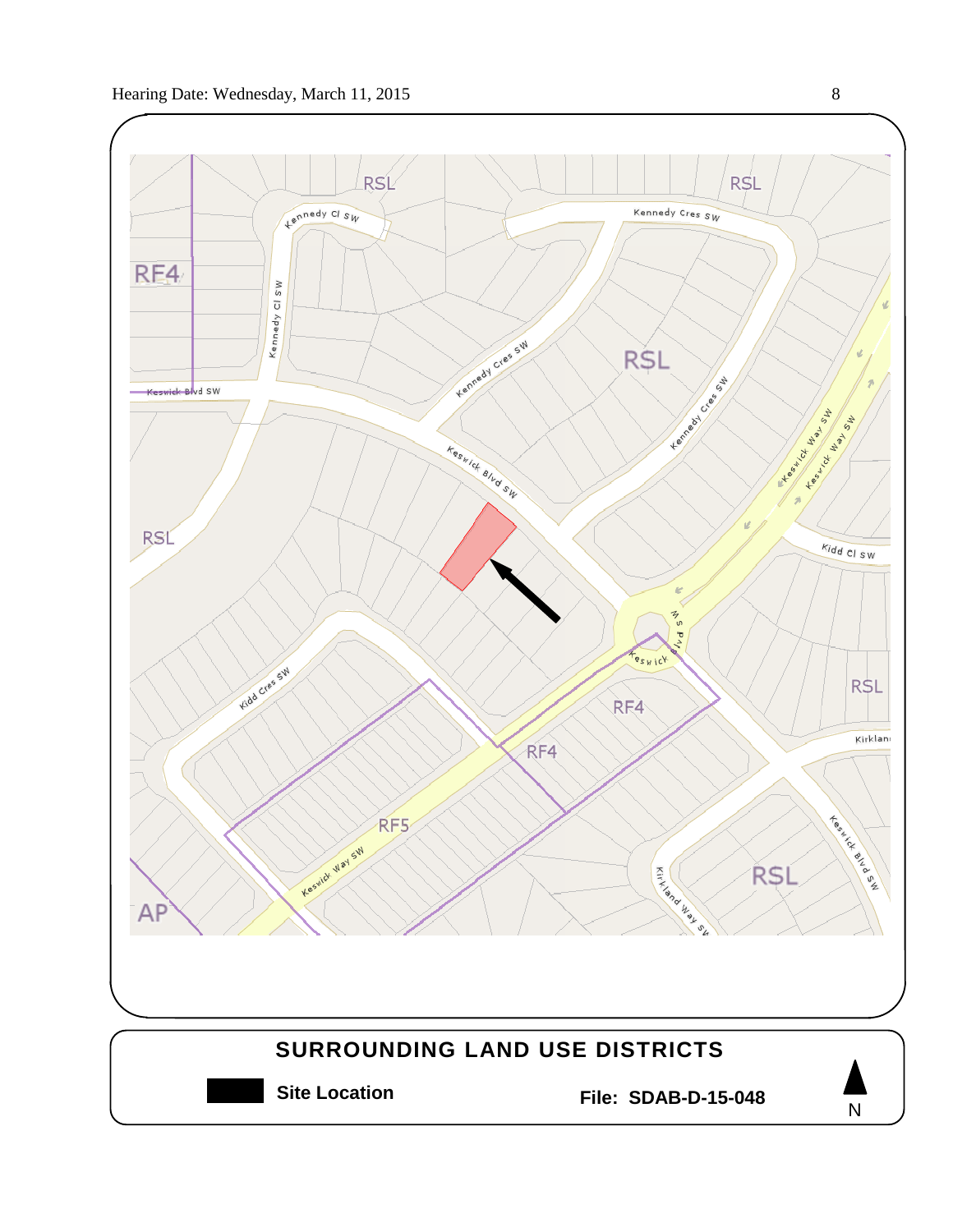| ITEM II: 10:15 A.M. |                                                        | FILE: SDAB-D-15-049                                                                                                                                                                                                                                                                                                                                                                          |
|---------------------|--------------------------------------------------------|----------------------------------------------------------------------------------------------------------------------------------------------------------------------------------------------------------------------------------------------------------------------------------------------------------------------------------------------------------------------------------------------|
|                     | AN APPEAL FROM THE DECISION OF THE DEVELOPMENT OFFICER |                                                                                                                                                                                                                                                                                                                                                                                              |
|                     | <b>APPELLANT:</b>                                      |                                                                                                                                                                                                                                                                                                                                                                                              |
|                     | <b>APPLICATION NO.:</b>                                | 157175718-002                                                                                                                                                                                                                                                                                                                                                                                |
|                     | <b>ADDRESS OF APPELLANT:</b>                           | 6816 - Cardinal Link SW, Edmonton, AB<br><b>T6W 1Y9</b>                                                                                                                                                                                                                                                                                                                                      |
|                     | <b>APPLICATION TO:</b>                                 | Construct additions (attached Garage, 9.45<br>metres by 9.76 metres and upper Half<br>Storey with dormers), interior alterations<br>(main and second floor renovations and<br>basement development, NOT to be used as<br>an additional Dwelling) to an existing<br>Single Detached House and to demolish<br>an attached Garage (6.72 metres by 7.54<br>metres) of the front and rear dormer. |
|                     | <b>DECISION OF THE</b><br>DEVELOPMENT AUTHORITY:       | Refused                                                                                                                                                                                                                                                                                                                                                                                      |
|                     | <b>DECISION DATE:</b>                                  | February 6, 2015                                                                                                                                                                                                                                                                                                                                                                             |
|                     | <b>DATE OF APPEAL:</b>                                 | February 17, 2015                                                                                                                                                                                                                                                                                                                                                                            |
|                     | MUNICIPAL DESCRIPTION<br>OF SUBJECT PROPERTY:          | 15309 - Rio Terrace Drive NW                                                                                                                                                                                                                                                                                                                                                                 |
|                     | <b>LEGAL DESCRIPTION:</b>                              | Plan 6253KS Blk 11 Lot 17                                                                                                                                                                                                                                                                                                                                                                    |
|                     | ZONE:                                                  | RF1 Single Detached Residential Zone                                                                                                                                                                                                                                                                                                                                                         |
|                     | OVERLAY(S):                                            | Mature Neighbourhood Overlay<br>North Saskatchewan River Valley and<br>Ravine System Protection Overlay                                                                                                                                                                                                                                                                                      |
|                     | STATUTORY PLAN:                                        | N/A                                                                                                                                                                                                                                                                                                                                                                                          |
|                     |                                                        |                                                                                                                                                                                                                                                                                                                                                                                              |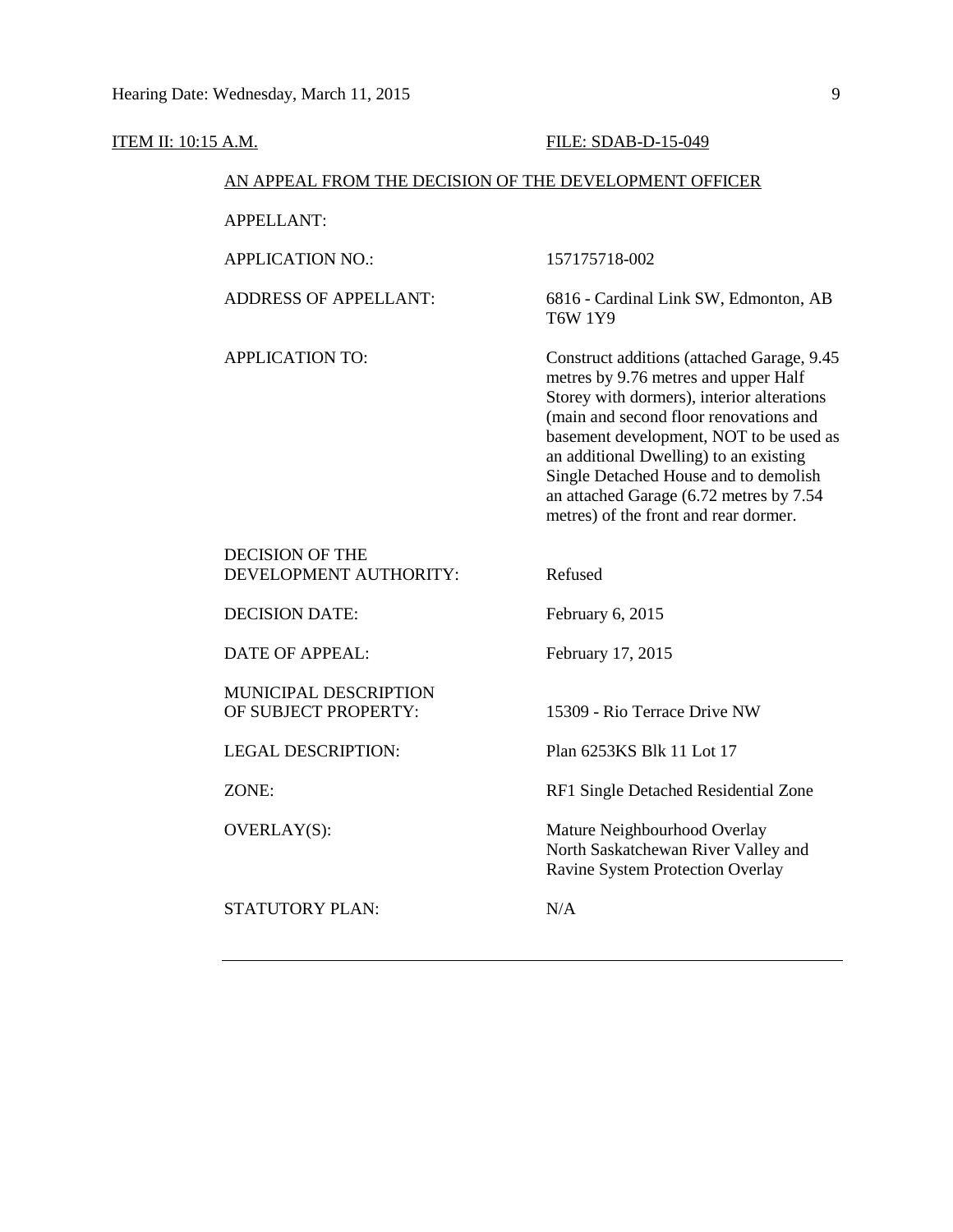#### DEVELOPMENT OFFICER'S DECISION

REFUSED - The proposed development is refused for the following reasons:

1. Section 814.3(13) - The maximum Height shall not exceed 8.6 m nor 2 1/2 Storeys.

Proposed: 9.62 metres Maximum: 8.60 metres Exceeds by: 1.02 metres

2. Section 49.b - The average level between eaves and ridges in the case of a pitched, gambrel, mansard or hipped roof, or a roof having a slope of more than 20 degrees; provided that in such cases the ridge line of the roof shall not extend more than 1.5 m above the maximum permitted building Height of the Zone or in the case of a Garage Suite the maximum permitted building Height in accordance with Section 87 of this Bylaw.

Proposed: 11.90 metres Maximum: 10.10 metres Exceeds by: 1.80 metres

3. Section 814.3(15) - When a structure is more than 7.5 m in Height, the width of any one dormer shall not exceed 3.1 m. In the case of more than one dormer, the aggregate total width shall not exceed one third of the length of the building's wall in which the dormers are located, excluding attached Garage walls.

Proposed aggregate total width of front dormers: 4.57m Maximum allowed aggregate total width of dormers: 4.27m Exceeds by: 0.30m

Proposed width of rear dormer: 6.10m Maximum allowed width of a dormer: 3.10m Exceeds by: 3.00m

#### APPELLANT'S SUBMISSION

I wish to appeal the decision of the Development Authority for the reasons outlined below:

1. Section 814.3(13) ? The maximum height shall not exceed 8.6 m nor 2 ? storeys.

Proposed: 9.62 meters Maximum: 8.60 meters Exceeds by: 1.02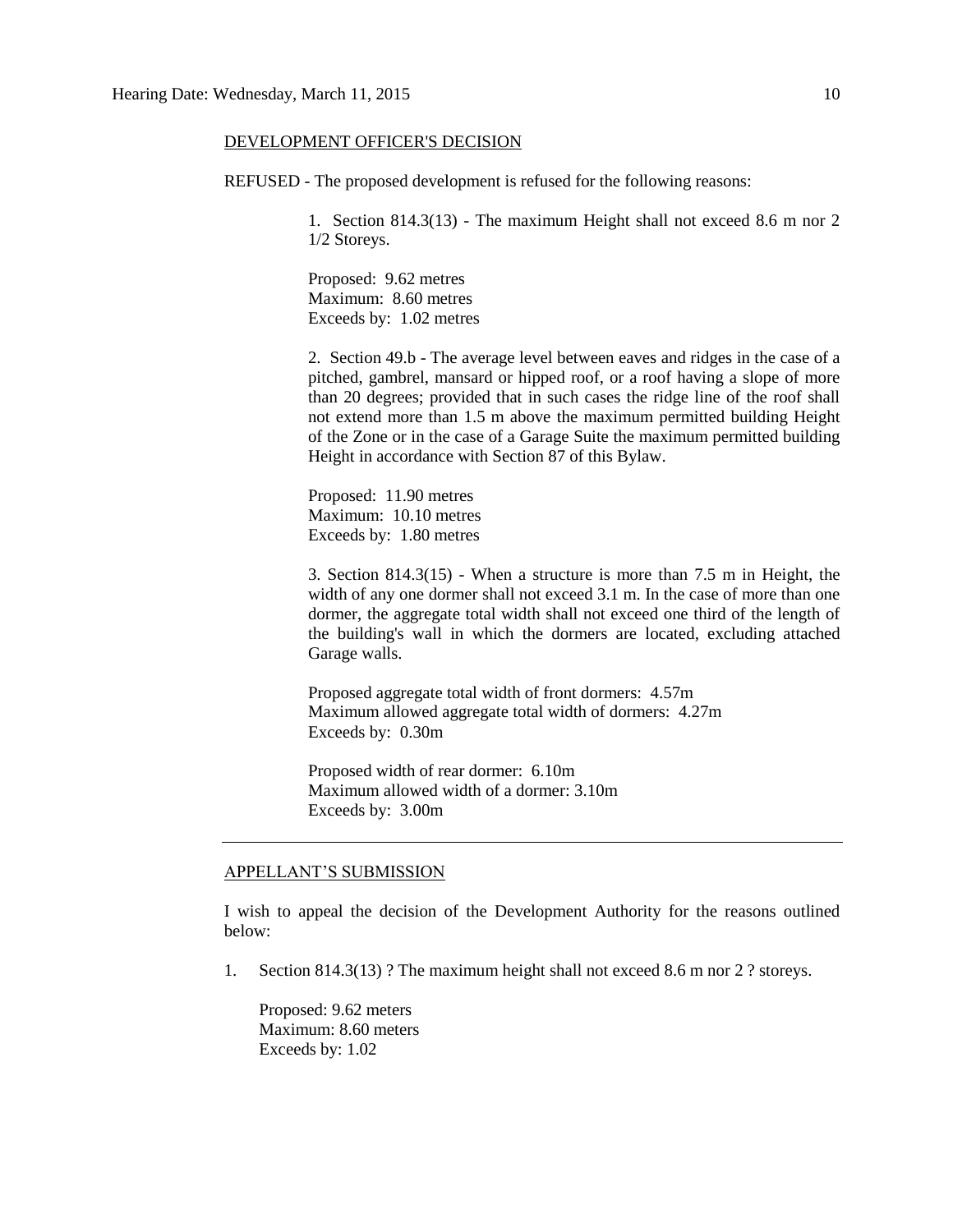#### APPELLANT'S SUBMISSION (CONTINUED)

I feel by relaxing the height restriction in this mature neighborhood would not negatively affect surrounding property owners as the neighborhood is under going well as older homes being extensively renovated. The property frontage width is 100' and the addition height to the existing roofline will be well proportioned with the size of this lot. This addition of the roof line height has only one side neighbor to the west and the neighbor to the east of this property is currently vacant. The vacant lot is currently being used as a yard for the home at 15301 Rio Terrace Drive due east of the vacant lot. The current lot also backs onto the North Saskatchewan river and so it has no rear neighbors.

2. Section 49.b ? The average level between eaves and ridges in the case of a pitched, gambrel, mansard or hipped roof, or a roof having a slope of more than 20 degrees; provided that in such cases the ridge line of the roof shall not extend more than 1.5 m above the maximum permitted building height of the Zone or in the case of a Garage Suite the maximum permitted building Height in accordance with Section 87 of this Bylaw.

Proposed 11.90 meters Maximum: 10.10 meters Exceeds by 1.80 meters

I feel by relaxing the height restriction in this mature neighborhood would not negatively affect surrounding property owners as the neighborhood is under going revitalization with respect to new homes being constructed as well as older homes being extensively renovated. The property frontage width is 100' and the addition height to the existing roofline will be well proportioned with the size of this lot. This addition of the roof line height has only one side neighbor to the west and the neighbor to the east of this property is currently vacant. The vacant lot is currently being used as a yard for the home at 15301 Rio Terrace Drive due east of the vacant lot. The current lot also backs onto the North Saskatchewan river and so it has no rear neighbors.

3. Section 814.3(15) ? When a structure is more than 7.5 m in Height, the width of any one dormer shall not exceed 3.1 m. In the case of more than one dormer, the aggregate total width shall not exceed one third of the length of the buildings wall in which the dormers are located, excluding Garage walls.

Proposed aggregate total width of front dormers: 4.57m Maximum allowed aggregate total width of dormers 4.27m Exceeds by: 0.30m

Proposed width of rear dormer: 6.10m Maximum allowed width of a dormer: 3.10m Exceeds by: 3.00m

I feel by relaxing the front dormer requirement is very reasonable as we exceed the limit by only 0.3M which is very minimal. The current planned dormers do not look or feel out of place with the existing home.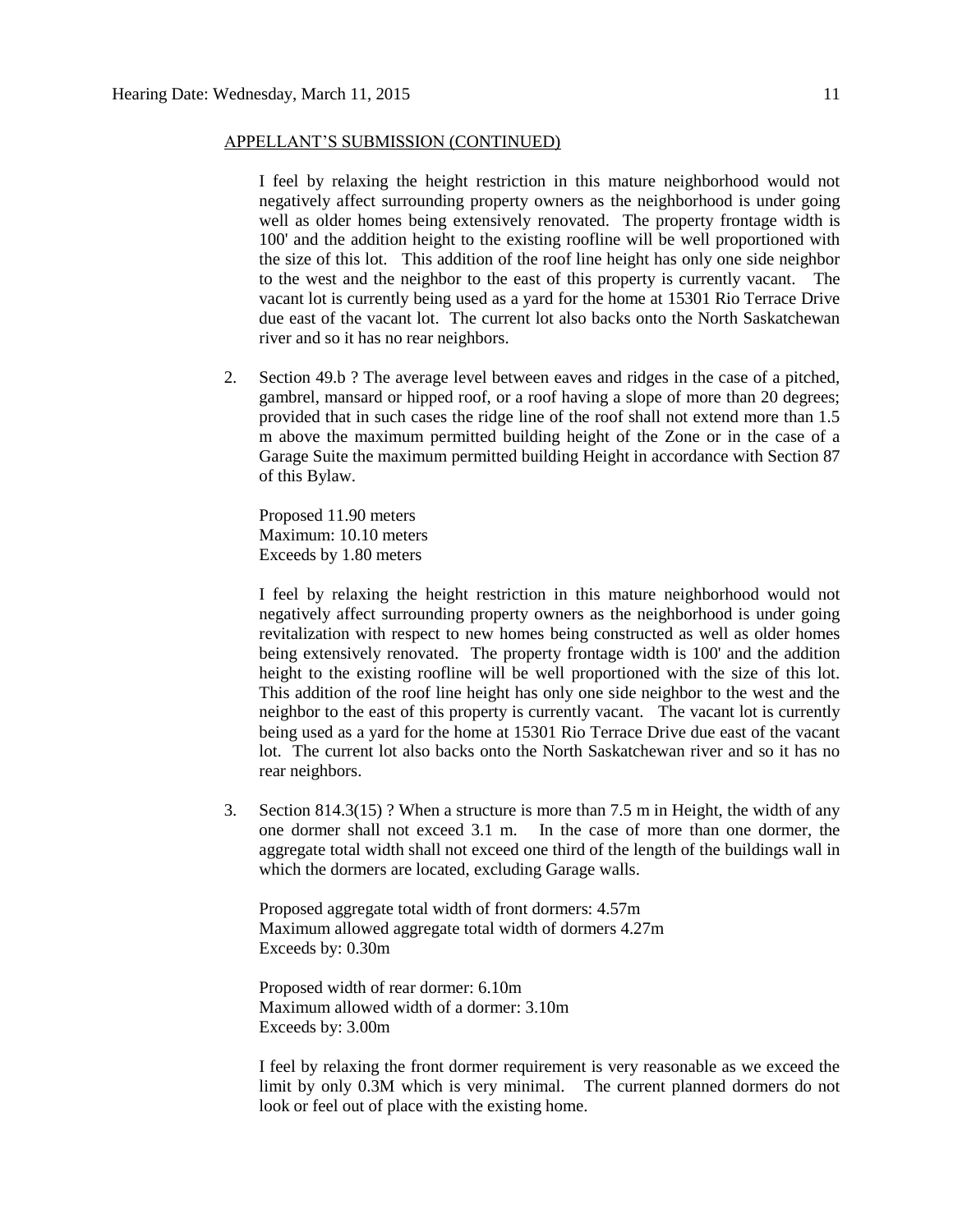#### APPELLANT'S SUBMISSION (CONTINUED)

I feel by relaxing the rear dormer requirements is very reasonable as well as the rear dormer backs onto the North Saskatchewan River and Fort Edmonton Park is directly across from the property. This dormer would not be seen by anyone in the neighborhood and has an opportunity to provide unmatched views of the North Saskatchewan River Valley which would be very unfortunate if not able to take advantage of this situation.

Thank you for your time with this and will provide additional information and support at the hearing.

#### SUBDIVISION AND DEVELOPMENT APPEAL BOARD OFFICER'S COMMENTS

This is an application to construct additions (attached Garage, 9.45 metres by 9.76 metres and upper Half Storey with dormers), interior alterations (main and second floor renovations and basement development, NOT to be used as an additional Dwelling) to an existing Single Detached House and to demolish an attached Garage (6.72 metres by 7.54 metres).

The site is located south of Rio Terrace Drive, east of 154 Street and is zoned RF1 Single Detached Residential Zone, Section 110 of the Edmonton Zoning Bylaw 12800. The site is within the Mature Neighbourhood Overlay, Section 814 of the Edmonton Zoning Bylaw 12800. The site is also within the North Saskatchewan River Valley and Ravine System Protection Overlay, Section 811.

It should be noted that the proposed development includes an addition, exterior alterations, and interior alterations to an existing non-conforming building.

The existing building is non-conforming for the follow reasons:

1. Under Section 814.3(5), the minimum Rear Setback shall be 40 percent of Site depth.

The average Site Depth is 41.91 metres. Forty percent of the Site Depth is 16.76 metres and existing is a (south) Rear Setback of 13.33 metres.

- 2. Under Section 44.3, the following features may project into a required Setback or Separation Space as provided for below:
	- a) Platform Structures provided such projections do not exceed 2.0 metres into Setbacks or Separation Spaces with a depth of at least 4.0 metres;

The existing (south) Rear Setback is 13.33 metres.

Therefore, the deck may project -1.43 metres into the required Setback  $(13.33$  metres  $-16.76$  metres  $= -3.43$  metres  $+ 2.00$  metres), existing is 2.17 metres and exceeds the maximum allowable by 3.6 metres.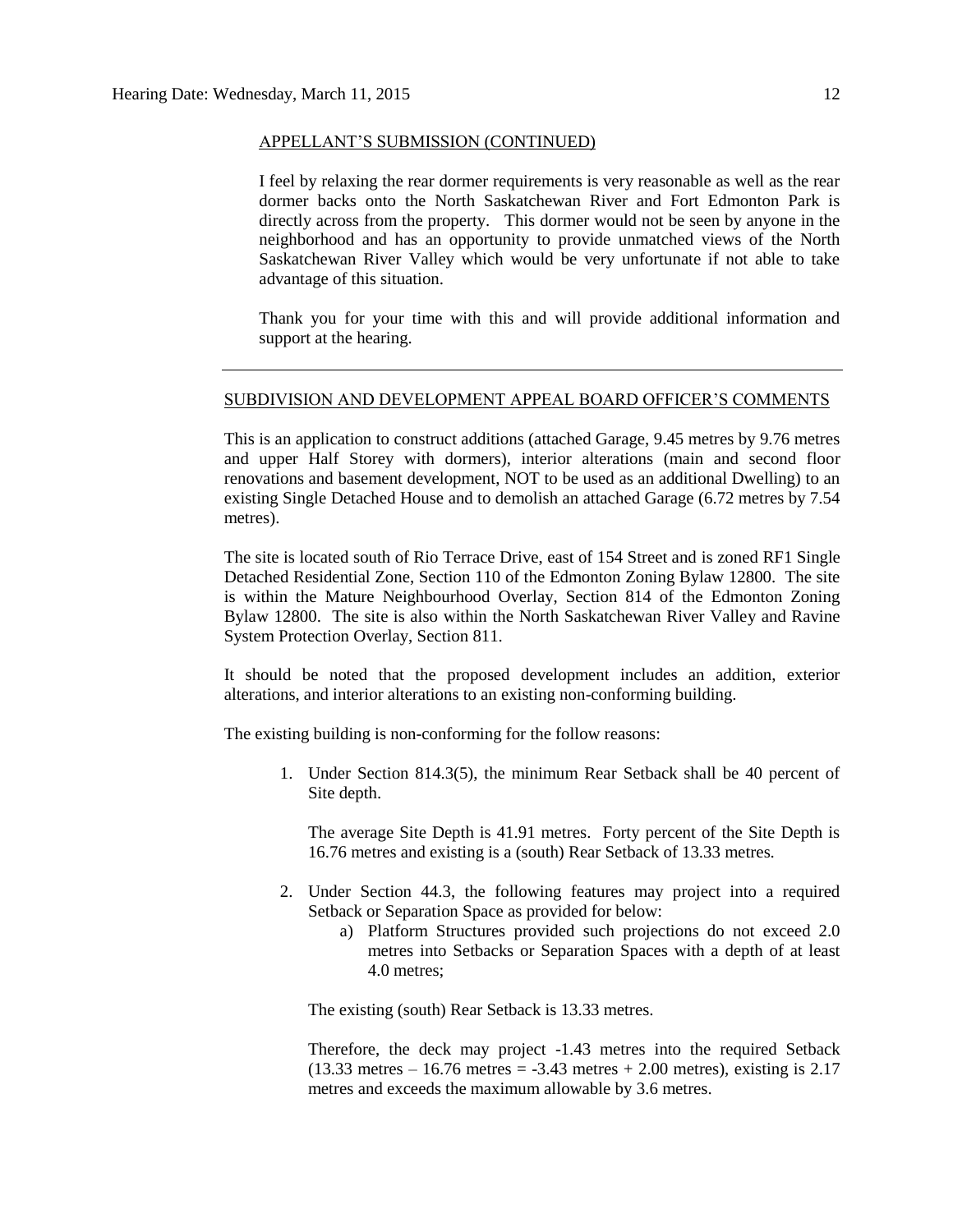3. Under Section 814.3(16), the Basement elevation of structures of two or more Storeys in Height shall be no more than 1.2 metres above Grade. The Basement elevation shall be measured as the distance between Grade level and the floor of the first Storey.

The existing Basement elevation is 1.49 metres above Grade which exceeds the maximum allowable of 1.2 metres by 0.29 metres.

Section 643(5) of the *Municipal Government Act*, Chapter M-26, states the following:

A non-conforming building may continue to be used but the building may not be enlarged, added to, rebuilt or structurally altered except

- (a) to make it a conforming building,
- (b) for routine maintenance of the building, if the development authority considers it necessary, or
- (c) in accordance with a land use bylaw that provides minor variance powers to the development authority for the purposes of this section.

Section 11.3(3) states that the Development Officer may approve, with or without conditions as a Class B Development, an enlargement, alteration or addition to a legal non-conforming building if the non-conforming building complies with the uses prescribed for the land in this Bylaw and the proposed development would not, in his opinion:

- a) unduly interfere with the amenities of the neighbourhood; or
- b) materially interfere with or affect the use, enjoyment or value of neighbouring properties.

**Single Detached Housing** is a Permitted Use in the RF1 Single Detached Residential Zone, Section 110.2(4).

Under Section 7.2(9), **Single Detached Housing** means development consisting of a building containing only one Dwelling, which is separate from any other Dwelling or building. Where a Secondary Suite is a Permitted or Discretionary Use Class in a Zone, a building which contains Single Detached Housing may also contain a Secondary Suite. This Use Class includes Mobile Homes which conform to [Section 78](http://webdocs.edmonton.ca/InfraPlan/zoningbylaw/ZoningBylaw/Part1/Special_Land/78__Mobile_Homes.htm) of this Bylaw.

The submitted Plot Plan created by Stantec Geomatics Ltd., dated April 29, 2014 shows the subject site is irregular shaped and has a (north) Site Width of 25.91 metres; (east) Site Depth of 47.24 metres; (south) Site Width of 28.02 metres; and (west) Site Depth of 36.58 metres. The proposed Garage addition is located 9.19 metres from the (north) Front Lot Line, and 2.20 metres from the (west) Side Lot Line. The proposed Garage is 9.76 metres in width.

**It should be noted** that the uncovered deck (irregular shape, 6.71 metres by 4.88 metres) on the main floor of the submitted plans is not within the scope of the subject application and is part of a separate development permit application.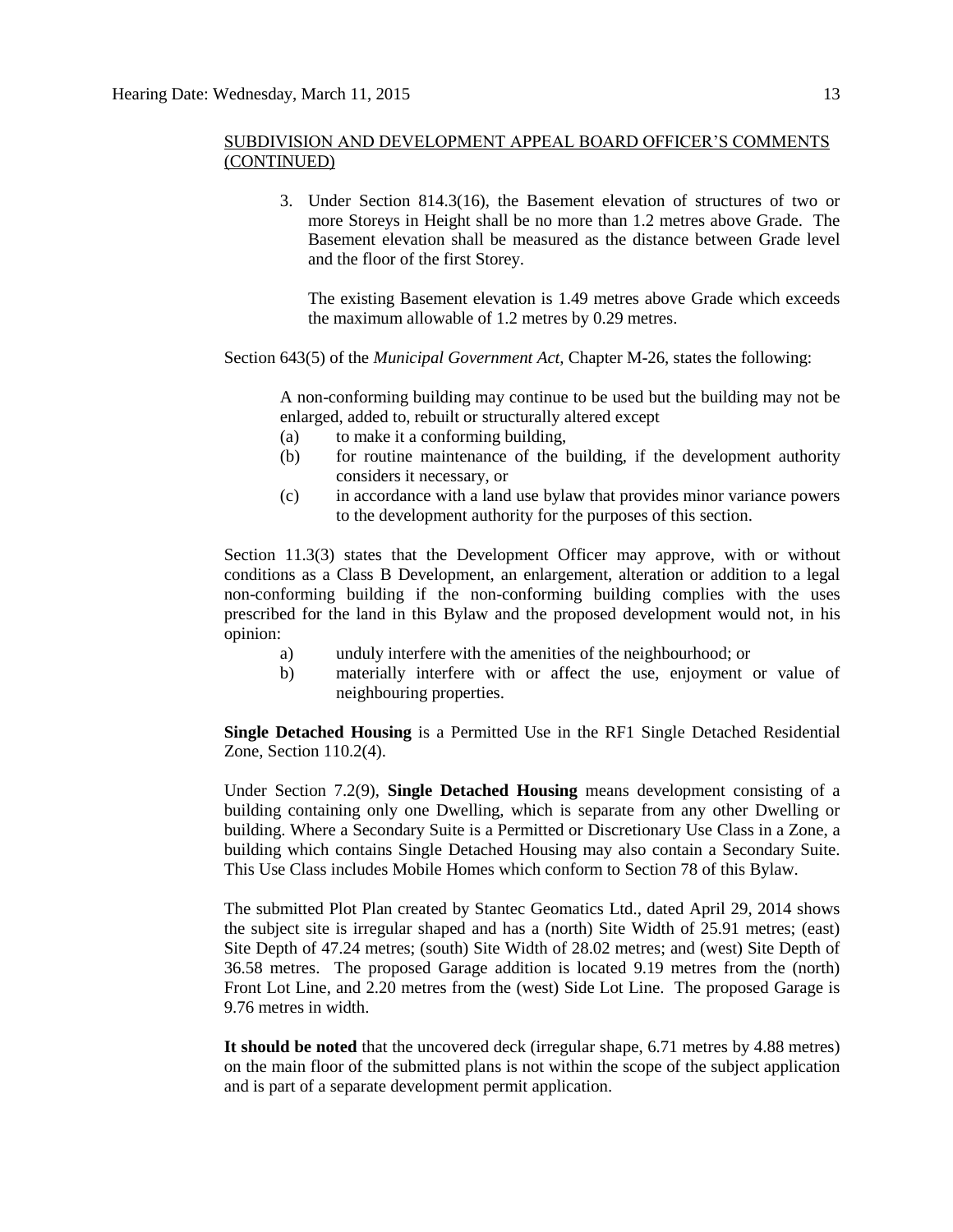The Development Officer has provided the following information:

| Site Area:                                                                  | 1085.80 square metres |
|-----------------------------------------------------------------------------|-----------------------|
| 40 percent allowable Site Coverage:                                         | 434.32 square metres  |
| <b>Existing Principal Building:</b><br>(with existing deck)                 | 205.07 square metres  |
| Proposed Total Site Coverage:<br>(with existing deck and proposed addition) | 230.21 square metres  |

Section 814.13 states the maximum Height shall not exceed 8.6 metres nor 2 ½ Storeys.

#### **The Development Officer determined the proposed development provides a Height of 9.62 metres from Grade to the midpoint of the roof, which is in excess of the maximum by 1.02 metres.**

Section 6.1(49)(b) states the average level between eaves and ridges in the case of a pitched, gambrel, mansard or hipped roof, or a roof having a slop of more than 20 degrees provided that in such cases the ridge line of the roof shall not extend more than 1.5 metres above the maximum permitted building Height of the Zone or in the case of a Garage Suite the maximum permitted building Height in accordance with Section 87 of this Bylaw.

**The Development Officer determined the maximum allowable Height to the ridge line of the roof is 10.10 metres. The proposed development provides a ridge line Height of 11.90 metres, which is in excess of the maximum by 1.80 metres.**

Section 814.3(15) states when a structure is more than 7.5 metres in Height, the width of any one dormer shall not exceed 3.1 metres. In the case of more than one dormer, the aggregate total width shall not exceed one third of the length of the building's wall in which the dormers are located, excluding attached Garage walls.

**The Development Officer determined the maximum total aggregate width of dormers is 4.27 metres. The proposed development provides front dormers with a total aggregate width of 4.57 metres, which is in excess of the maximum by 0.30 metres.**

**The Development Officer determined the maximum width of any one dormer is 3.10 metres. The proposed development provides a rear dormer with a width of 6.10 metres, which is in excess of the maximum by 3.00 metres.**

**Further,** Section 814.3(19) states for Single Detached Housing, Duplex Housing and Semi-detached Housing with no Lane access, with a front or side attached Garage, the Garage shall be developed in accordance with the following: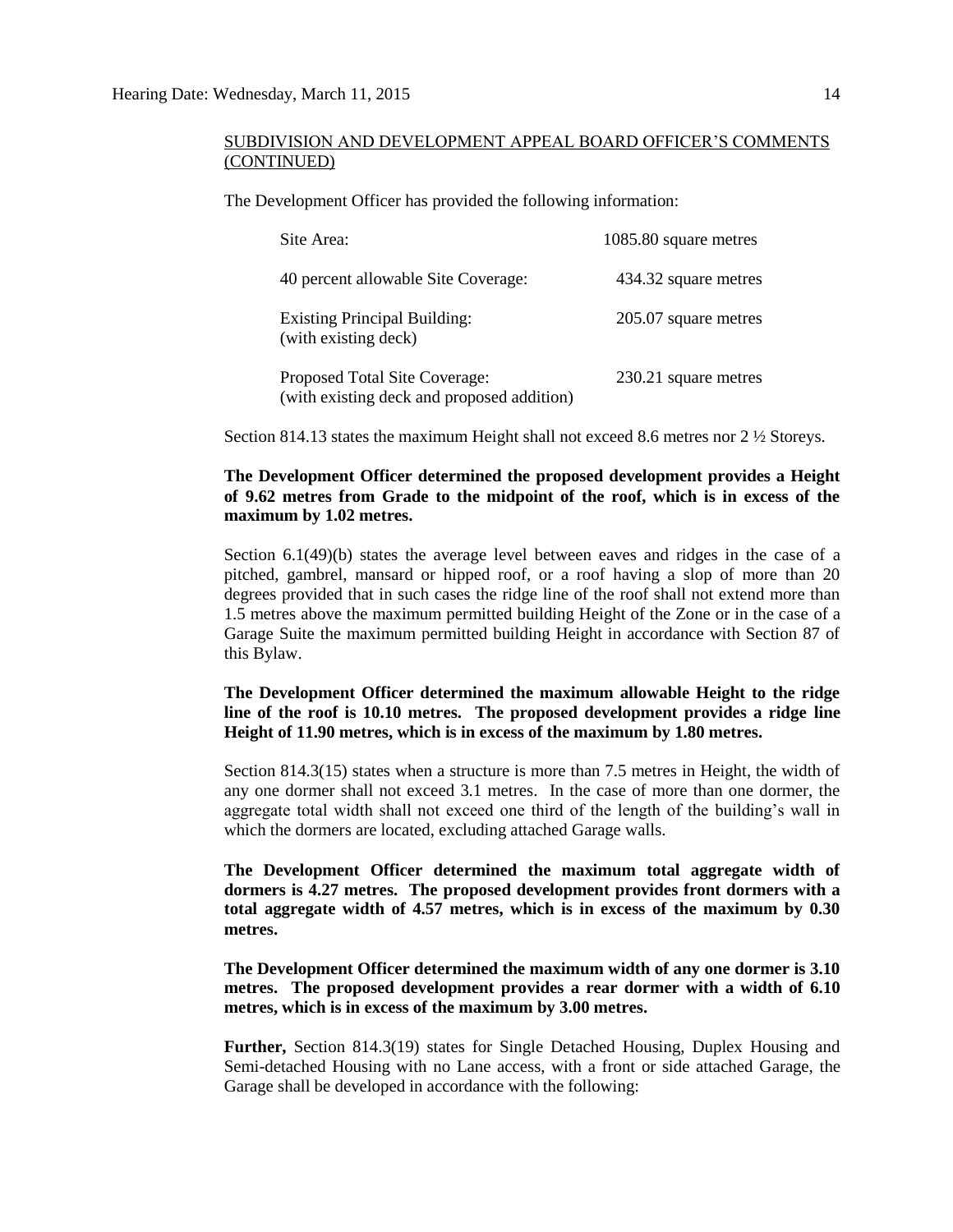a. The Garage shall be constructed to accommodate a maximum of two vehicles.

#### **It should be noted that the proposed addition has a three stall Garage which exceeds the maximum allowable by one stall.**

**Further,** Section 54.1.4 states the Front Yard of any at-grade Dwelling unit in any Residential Zone, or in the case of a corner Site, the Front Yard or the flanking Side Yard in any Residential Zone, may include a maximum of one Driveway. The area hardsurfaced for a Driveway, not including the area used as a walkway, shall have:

- a. a minimum width of 3.1 metres; and
- b. a maximum width that shall be calculated as the product of 3.1 metres multiplied by the total number of adjacent side-by-side parking spaces contained within the Garage.

The Driveway shall lead directly from the roadway to the required Garage or Parking Area.

#### **It should be noted that the proposed Driveway is 9.76 metres in width which exceeds the maximum allowable width of 9.30 metres by 0.46 metres.**

Section 814.3(24) states when a Development Permit application is made and the Development Officer determines that the proposed development does not comply with the regulations contained in this Overlay:

- a. the applicant shall contact the affected parties, being each assessed owner of land wholly or partly located within a distance of 60.0 metres of the Site of the proposed development and the President of each affected Community League;
- b. the applicant shall outline, to the affected parties, any requested variances to the Overlay and solicit their comments on the application;
- c. the applicant shall document any opinions or concerns, expressed by the affected parties, and what modifications were made to address their concerns; and
- d. the applicant shall submit this documentation to the Development Officer no sooner than twenty-one calendar days after giving the information to all affected parties.

Section 52(5) states the Development Officer shall determine Grade by selecting, from the methods listed below, the method that best ensures compatibility with surrounding development:

- a. if the applicant can show by reference to reliable topographical maps that the elevation of the Site varies by no more than one meter in 30 lineal meters, the Development Officer may determine Grade by calculating the average of the highest and lowest elevation on the Site;
- b. the Development Officer may determine Grade by calculating the average of the elevation at the corners of the Site prior to construction as shown on the applicant's grading plan; or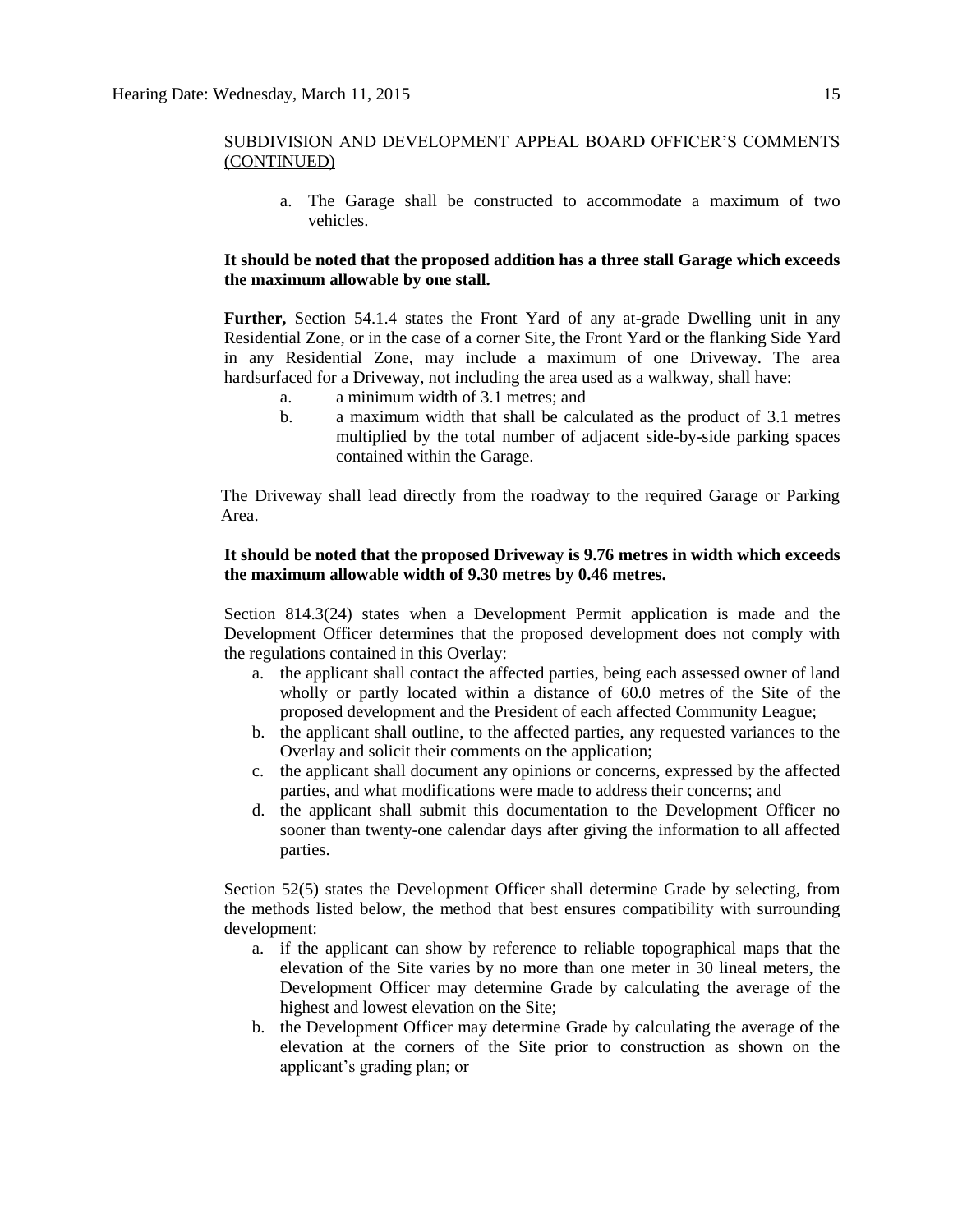c. the Development Officer may determine Grade by calculating the average elevation of the corners of the buildings on all properties abutting the Site or separated from the Site by a Lane.

Under Section 6.1(49), **Height** means, when used with reference to a building or structure, the vertical distance between the horizontal plan through grade and a horizontal plane through:

- a. the highest point of the roof in the case of a building with a flat roof or a roof having a slop of less than 20 degrees; and
- b. the average level between eaves and ridges in the case of a pitched, gambrel, mansard or hipped roof, or a roof having a slop of more than 20 degrees provided that in such cases the ridge line of the roof shall not extend more than 1.5 metres above the maximum permitted building Height of the Zone or in the case of a Garage Suite the maximum permitted building Height in accordance with Section 87 of this Bylaw.



Under Section 6.1(42), **Grade** means a geodetic elevation from which the Height of a structure is measured, calculated in accordance with Section 52.

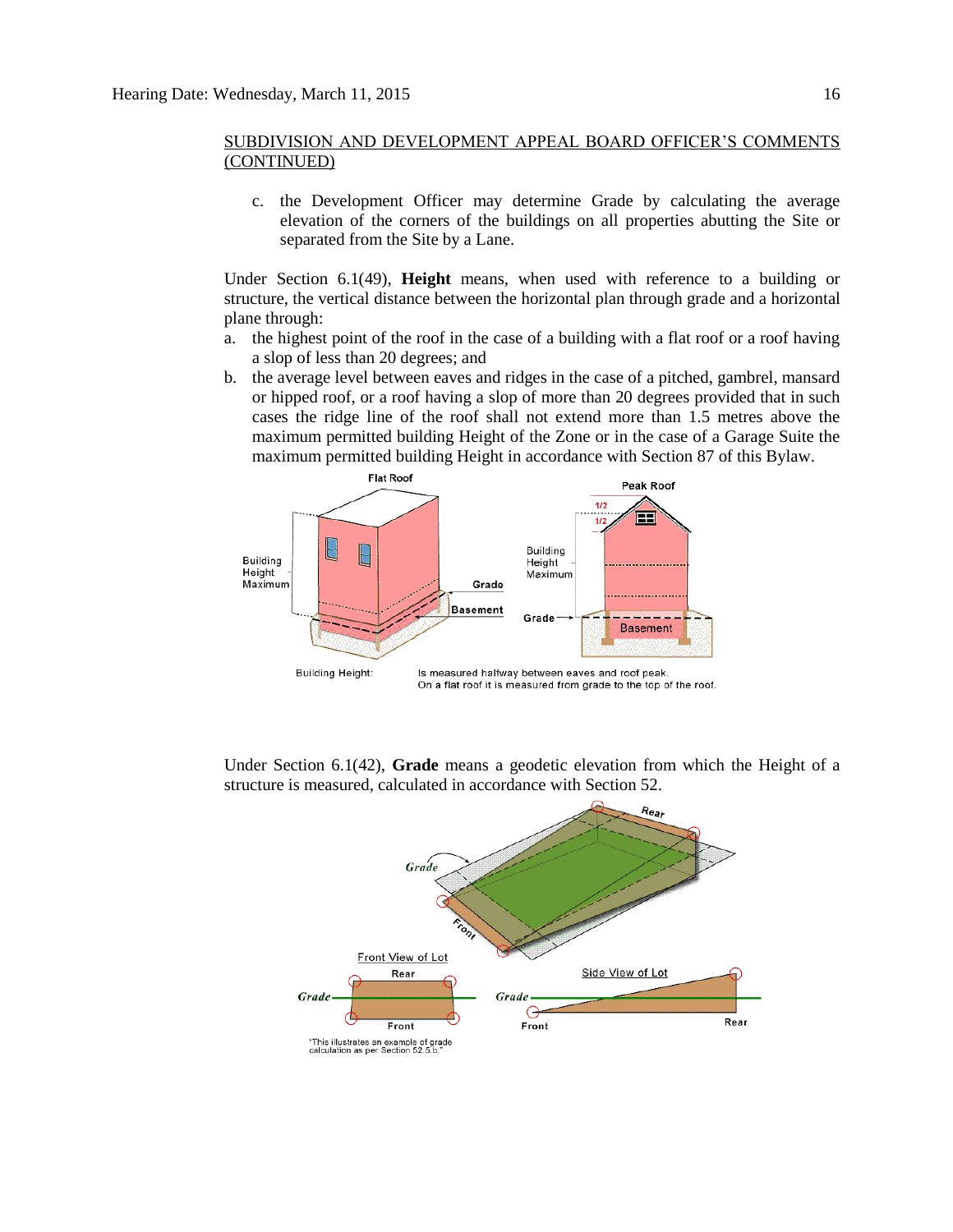Under Section 6.1(26), **Driveway** means an area that provides access for vehicles from a public or private roadway to a Garage or Parking Area.

Section 110.1 states the purpose of this Zone is to provide for Single Detached Housing while allowing other forms of small scale housing in the form of Secondary Suites, Semidetached Housing and Duplex Housing under certain conditions.

Section 814.1 states the purpose of the Mature Neighbourhood Overlay is to ensure that new low density development in Edmonton's mature residential neighbourhoods is sensitive in scale to existing development, maintains the traditional character and pedestrian-friendly design of the streetscape, ensures privacy and sunlight penetration on adjacent properties and provides opportunity for discussion between applicants and neighbouring affected parties when a development proposes to vary the Overlay regulations.

Section 811.1 states the purpose of this Overlay is to provide a development setback from the North Saskatchewan River Valley and Ravine System.

Included in the Sustainable Development Department's POSSE system, under "Docs", is a Memorandum dated October 6, 2014 from Paul R. Lach, Senior Geotechnical Engineer, Engineering Services, Transportation Services. **A copy of the Memorandum from Transportation Services is on file.**

| <b>Application</b><br><b>Number</b> | <b>Description</b>                                                                                              | <b>Decision</b>                                                                                                                                                                                                                                                                                                                                                                                                                             |
|-------------------------------------|-----------------------------------------------------------------------------------------------------------------|---------------------------------------------------------------------------------------------------------------------------------------------------------------------------------------------------------------------------------------------------------------------------------------------------------------------------------------------------------------------------------------------------------------------------------------------|
| 157175718-005                       | To construct an uncovered<br>deck (irregular, 6.71 metres<br>$x \quad 8.32$ metres at 1.49<br>metres in Height) | Created July 31, 2014; under review.                                                                                                                                                                                                                                                                                                                                                                                                        |
| 125109016-001                       | Compliance Certificate                                                                                          | June 6, 2012; Issued<br>Your Real Property Report, dated May<br>14, 2012 shows a Single Detached<br>House with Attached Garage and Rear<br>Uncovered Decks that does NOT<br>comply with either the RF1 (Single<br>Detached Residential) Zone, or The<br>Mature Neighbourhood Overlay<br>development regulations. The building<br>should have:<br>-The minimum Rear Yard shall be 40%<br>of Site depth. (Reference Section<br>$814.3(17)$ ). |

The following jobs are listed in the Sustainable Development POSSE system: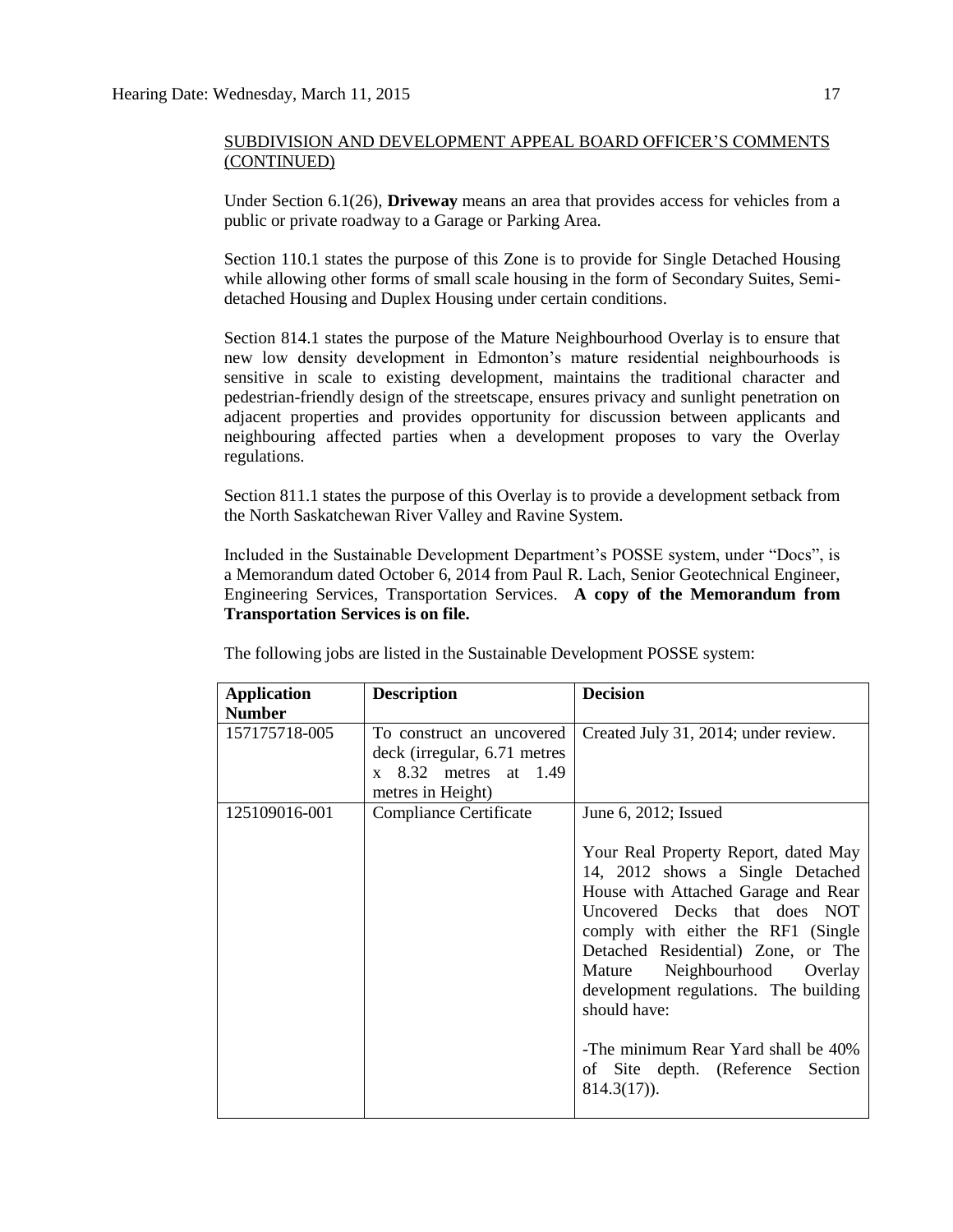| 125109016-001 |                               | However the building is NON-              |
|---------------|-------------------------------|-------------------------------------------|
| (continued)   |                               | CONFORMING<br>pursuant to<br>the          |
|               |                               | Municipal Government Act's Section        |
|               |                               | $643(5)$ .<br>This means that a non-      |
|               |                               | conforming building may continue to be    |
|               |                               | used but the building may not be          |
|               |                               | enlarged, added to, rebuilt<br><b>or</b>  |
|               |                               | structurally altered except:              |
|               |                               | to make it a conforming<br>(a)            |
|               |                               | building,                                 |
|               |                               | (b) for routine maintenance of the        |
|               |                               | building, if the development authority    |
|               |                               | considers it necessary,                   |
|               |                               | <sub>or</sub>                             |
|               |                               | (c) in accordance with a land use         |
|               |                               | bylaw that provides minor variance        |
|               |                               | powers to the development authority for   |
|               |                               | the purposes of this section.             |
|               |                               |                                           |
|               |                               | The Accessory Building (shed) shown       |
|               |                               | on the subject document does NOT          |
|               |                               | comply with the following<br>yard         |
|               |                               | regulations of Section 50.3 (Accessory    |
|               |                               | Buildings in Residential Zone):           |
|               |                               |                                           |
|               |                               | - Section $50.3(4)(a)$ requires that an   |
|               |                               | Accessory Building shall be located not   |
|               |                               | less than 18 m from the Front Lot Line,   |
|               |                               | unless it complies with the Yard          |
|               |                               | requirements for a principal building     |
|               |                               | (minimum side yard shall be 1.2 m.        |
|               |                               | -An Accessory Building or Structure       |
|               |                               | shall be located not less than 0.9 m from |
|               |                               | a principal building. (Reference Section  |
|               |                               |                                           |
|               |                               | $50.3(4)(c)$ ).                           |
|               |                               | The shed should be relocated.             |
|               |                               |                                           |
|               |                               | The Real Property Report also shows       |
|               |                               | that the Fences and Concrete Retaining    |
|               |                               | Wall encroach onto Lot R which is City    |
|               |                               | parkland. Encroachments such as these     |
|               |                               | are prohibited by the City's Bylaw:       |
|               |                               | Unauthorized Use of Parkland. []          |
|               |                               |                                           |
| 000454640-002 | To construct an uncovered     | with<br>May 27,<br>1996;<br>Approved      |
|               | deck $(3.98$ metres $x\,5.18$ | conditions                                |
|               | metres)                       |                                           |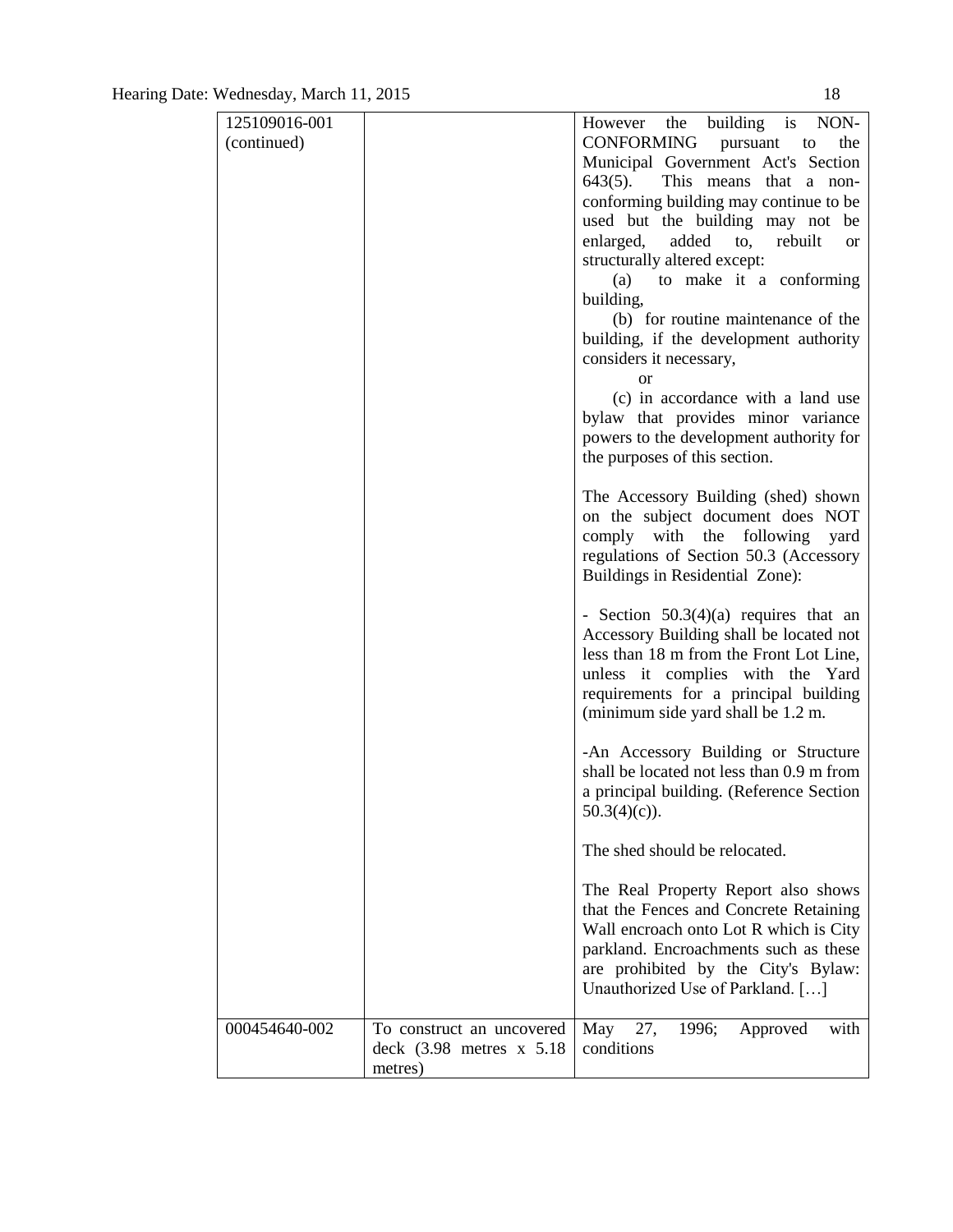000401823-001 Compliance Certificate April 26, 1995; Issued

#### NOTICE TO APPLICANT/APPELLANT

Provincial legislation requires that the Subdivision and Development Appeal Board issue its official decision in writing within fifteen days of the conclusion of the hearing. Bylaw No. 11136 requires that a verbal announcement of the Board's decision shall be made at the conclusion of the hearing of an appeal, but the verbal decision is not final nor binding on the Board until the decision has been given in writing in accordance with the Municipal Government Act.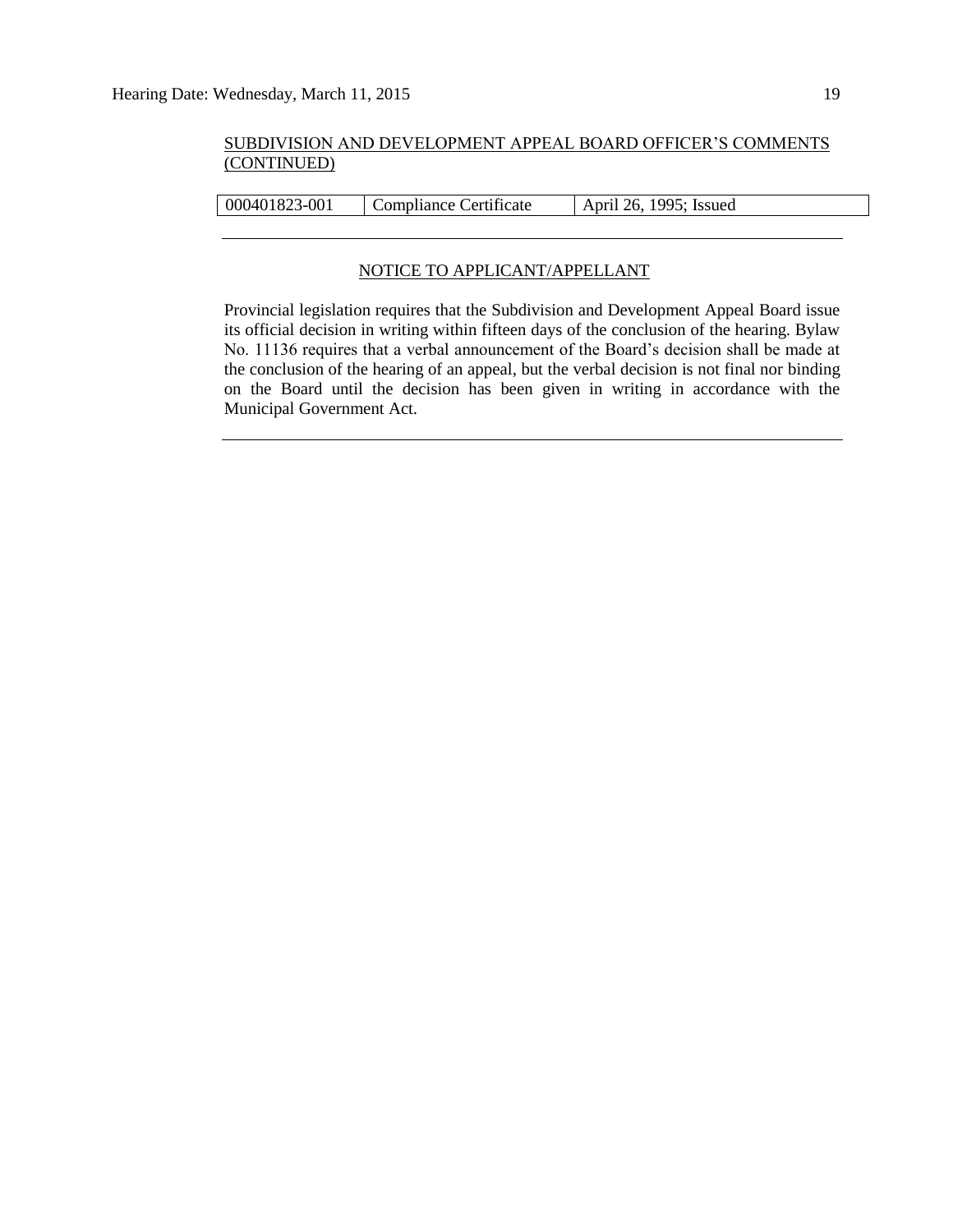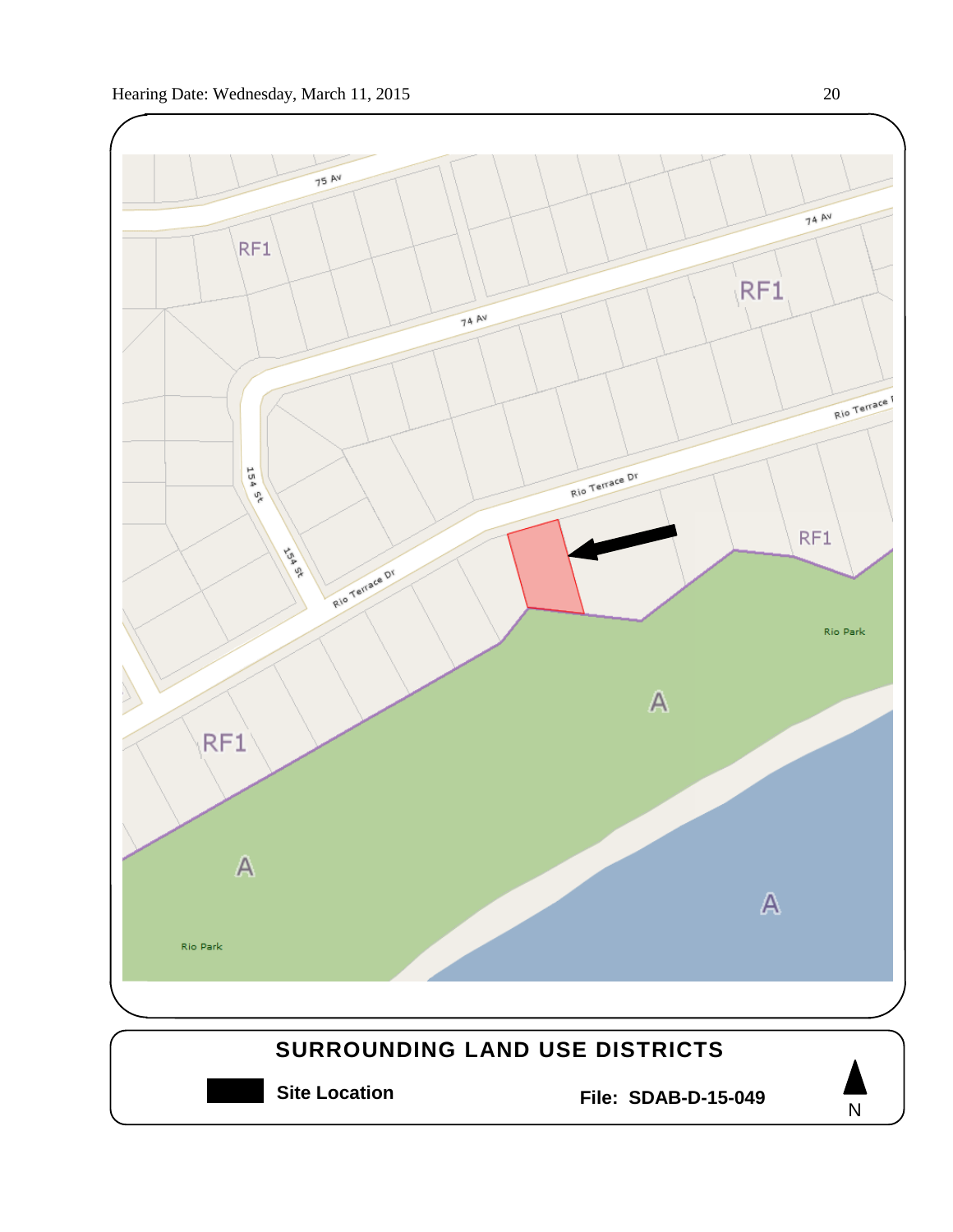#### **ITEM III: 12:30 P.M. FILE: SDAB-D-15-050**

#### AN APPEAL FROM THE DECISION OF THE DEVELOPMENT OFFICER BY AN ADJACENT PROPERTY OWNER

APPELLANT:

APPLICATION NO.: 161338833-002

ADDRESS OF APPELLANT: 1413 - Carey Way SW

DECISION OF THE DEVELOPMENT AUTHORITY: Approved with conditions

DECISION DATE: February 2, 2015

DATE OF APPEAL: February 13, 2015

RESPONDENT:

ADDRESS OF RESPONDENT: 702, 1708 - Dolphin Avenue

MUNICIPAL DESCRIPTION

LEGAL DESCRIPTION: Plan 1425239 Blk 3 Lot 3

OVERLAY: N/A

Edmonton, AB T6W 0Y8

APPLICATION TO: Construct 2 Apartment House buildings (80 Dwellings each) with underground parking and an Accessory building

NOTIFICATION PERIOD: February 5, 2015 through February 18, 2015

Kelowna, BC V1Y 9S4

OF SUBJECT PROPERTY: 1071 - Chappelle Boulevard SW

ZONE: RA7 Low Rise Apartment Zone

STATUTORY PLAN: Chappelle Neighbourhood Area Structure Plan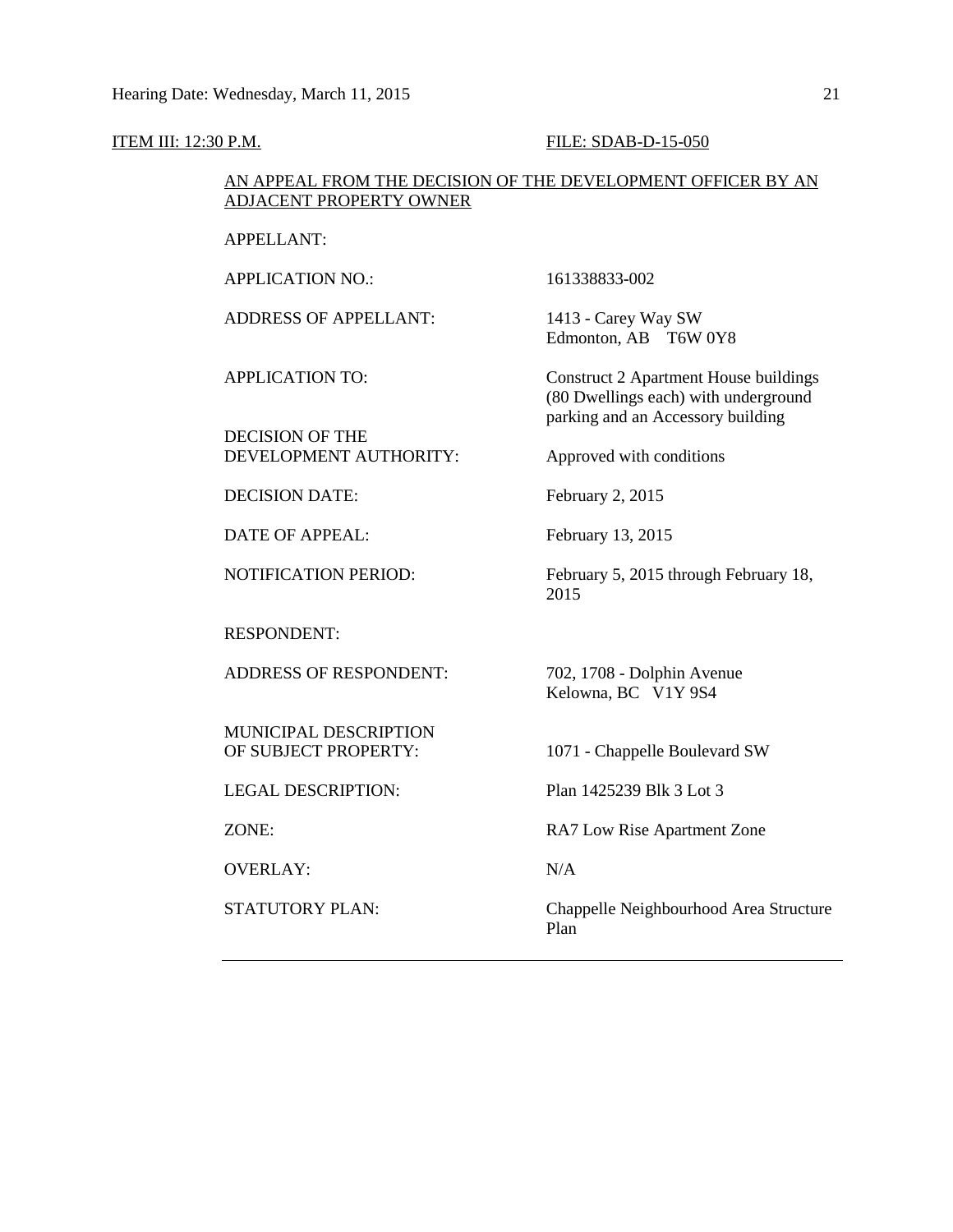#### DEVELOPMENT OFFICER'S DECISION

APPROVED - The proposed development is approved subject to the following conditions:

> This approval authorizes the construction of 2 Apartment House buildings (80 Dwellings each) with underground parkades, and an Accessory building.

> This Development Permit is NOT valid until the Notification Period expires in accordance to Section 21(1). Reference Section 17(1).

> The applicant shall submit revised main floor plans for both buildings to the satisfaction of the Development Officer. The two bedroom units beside the main entrances with the bedroom window facing the exterior main entrance area, shall be revised to a one bedroom unit with a den; with the den being the room closest to the main building entrance.

> All access locations and curb crossings shall have the approval of the City Transportation Department prior to the start of construction. Reference Section 53(1).

- 1) The proposed 9m access to Chappelle Boulevard SW located 14.3m from the northwest corner pin, is acceptable to Transportation Services and must be constructed as a commercial crossing access.
- 2) Existing boulevard trees along Chappelle Boulevard are a requirement of the associated subdivision (LDA07-0489/Chappelle Stage 1); however, the Final Acceptance Certificate (where the City takes ownership) has not been issued. An existing tree will conflict with the proposed access for the subject site (Lot 3). The applicant must contact Brian Charanduk with Stantec Consulting (780-917-7000) to amend (red-line) the approved landscape drawings for the subdivision to remove/relocate the tree.

However, should the Final Acceptance Certificate be issued prior to the development of the site, all costs associated with the potential removal/relocation of existing boulevard trees, as stated in the Corporate Tree Management Policy C456A, will be borne by the owner/applicant. The owner will be required to contact Marshall Mithrush of Community Services (780-496-4953), prior to construction, to remove and relocate the trees or to arrange for hoarding and/or root cutting at the discretion and direction of Community Services.

- 3) The owner must enter into a Municipal Improvement Agreement with the City for the following improvements:
	- a) construct a 9m commercial crossing access to Chappelle Boulevard SW, located 14.3 m from the northwest corner pin;
	- b) removal/relocation of a boulevard tree on the east side of Chappelle Boulevard SW.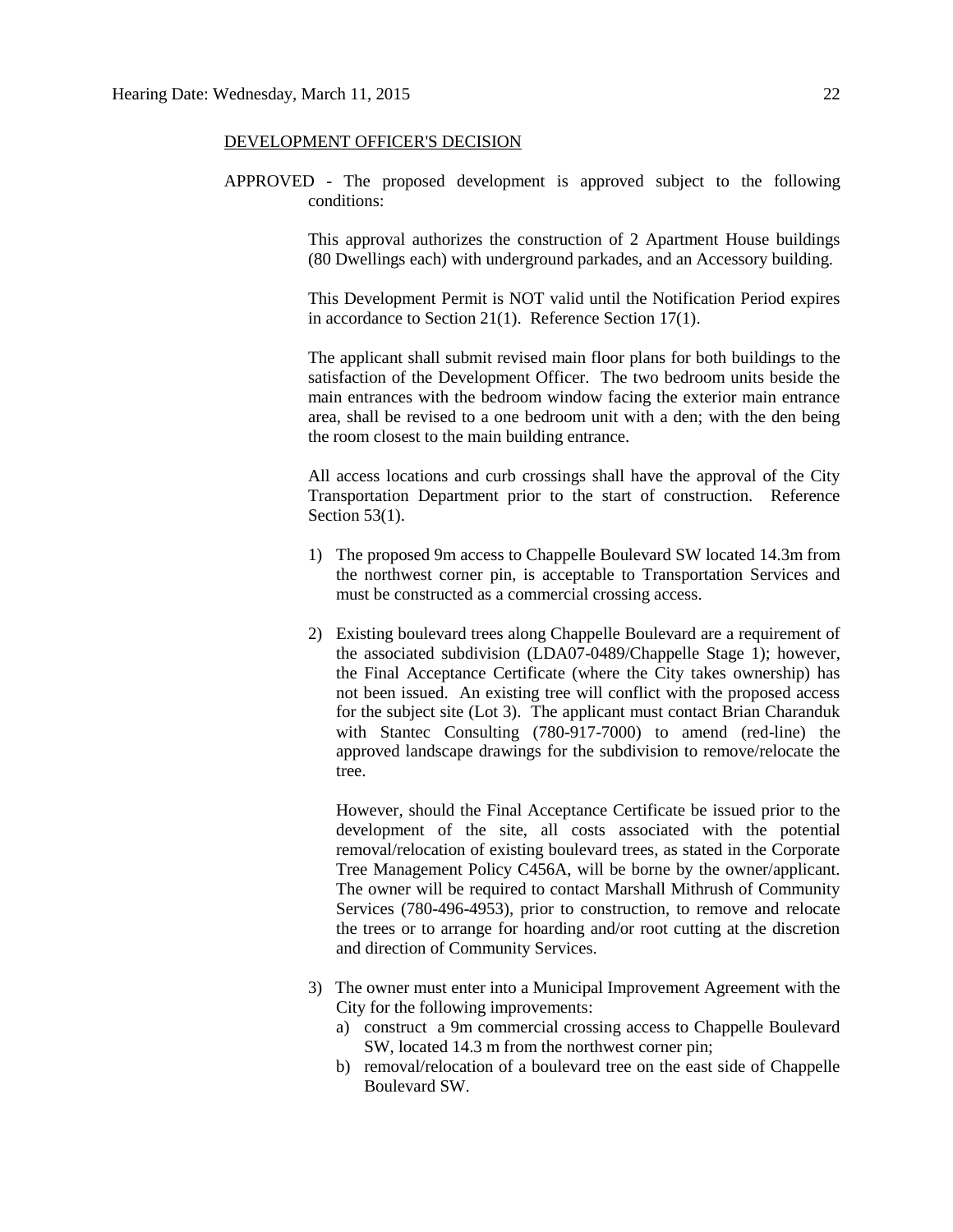Engineering Drawings are not required for this Agreement. However, construction must meet the City of Edmonton Design and Construction Standards. The Municipal Improvement Agreement must be signed PRIOR to the release of the drawings for Building Permit review. The Agreement must be signed by the property owner and returned to Transportation Services to the attention of Loli Fernandez (780-944- 7683) including an irrevocable Letter of Credit in the amount of \$16,000.00 to cover 100% of construction costs. The Agreement will be forwarded directly to the owner for his signature.

- 4) Parallel parking is NOT permitted on the internal road system as the road width (carriageway) is less than 7.5m. Both sides of the road must be signed 'No Parking'. A road width of less than 7.5m will not accommodate parking and still allow emergency vehicle access.
- 5) The proposed connector sidewalks (1 total) from the west property line of the subject site to tie into the City sidewalk on the east side of Chappelle Boulevard SW, and the proposed connector sidewalks (2 total) from the south property line of the subject site to tie into the City shared use path are a requirement.
- 6) The internal roadway must be signed 'Private Road'. The sign is to be located on private property at the site entrance.
- 7) Any sidewalk, shared use path or boulevard damage occurring as a result of construction traffic must be restored to the satisfaction of Transportation Services, as per Section 15.5(f) of the Zoning Bylaw. The sidewalks, shared use path and boulevard will be inspected by Transportation Services prior to construction, and again once construction is complete. All expenses incurred for repair are to be borne by the owner.

Transportation Department Advisements:

- 1) There may be utilities within road right-of-way not specified that must be considered during construction. The owner/applicant is responsible for the location of all underground and above ground utilities and maintaining required clearances as specified by the utility companies. Alberta One-Call (1-800-242-3447) and Shaw Cable (1-866-344-7429; www.digshaw.ca) should be contacted at least two weeks prior to the work beginning to have utilities located. Any costs associated with relocations and/or removals shall be at the expense of the owner/applicant.
- 2) Any hoarding or construction taking place on road right-of-way requires an OSCAM (On-Street Construction and Maintenance) permit. It should be noted that the hoarding must not damage boulevard trees. The owner or Prime Contractor must apply for an OSCAM online at:

http://www.edmonton.ca/bylaws\_licences/licences\_permits/oscam-

permit-request.aspx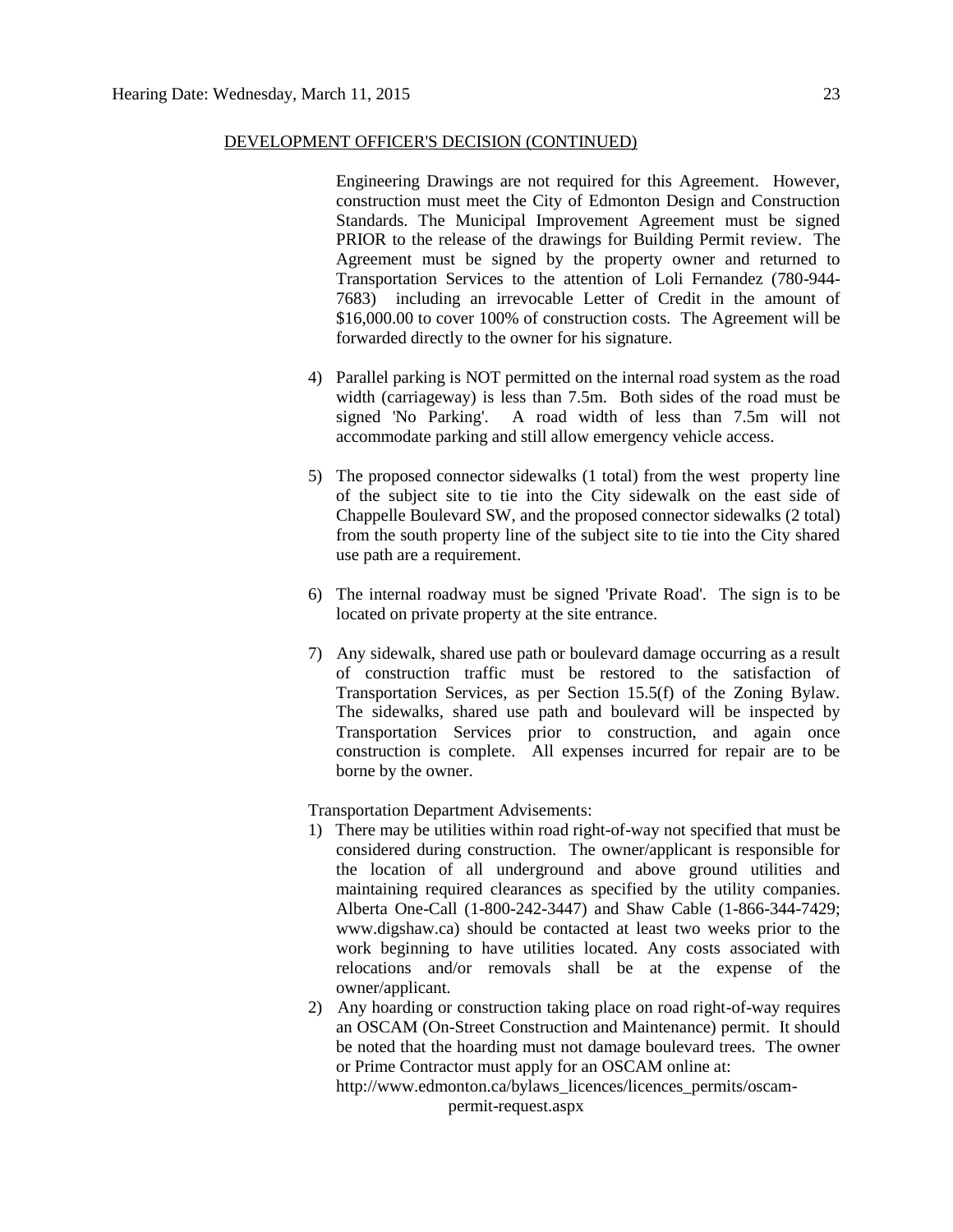- 3) Residential Sales Trailers require a separate development permit. Construction trailers must be located on private property or within the hoarded area.
- 4) Arterial Roadway Assessments were previously paid for this site, and therefore are not owed under this development application.
- 5) Contact Loli Fernandez (780-944-7683) prior to the start of construction of the sidewalk connection to the City sidewalk on Chappelle Boulevard SW and the sidewalk connections to the shared use path located south of the subject site.

PRIOR TO THE RELEASE OF DRAWINGS FOR BUILDING PERMIT REVIEW, the applicant or property owner shall pay a Lot Grading Fee of \$2,420.00.

PRIOR TO THE RELEASE OF DRAWINGS FOR BUILDING PERMIT REVIEW, the applicant or property owner shall pay a Sanitary Sewer Trunk Fund fee of \$148,960.00. All assessments are based upon information currently available to the City. The SSTF charges are quoted for the calendar year in which the development permit is granted. The final applicable rate is subject to change based on the year in which the payment is collected by the City of Edmonton.

Landscaping shall be in accordance to the approved landscape plan, Section 55 and to the satisfaction of the Development Officer.

The 5 existing trees within the Front Setback abutting Chappelle Boulevard SW shall be preserved and protected unless removal is demonstrated, to the satisfaction of the Development Officer, to be necessary or desirable to efficiently accommodate the proposed development. Reference Section 55.4(8).

PRIOR TO THE RELEASE OF DRAWINGS FOR BUILDING PERMIT REVIEW, the applicant or property owner shall provide a guaranteed security to ensure that landscaping is provided and maintained for two growing seasons. The Landscape Security may be held for two full years after the landscaping has been completed. This security may take the following forms:

a) cash to a value equal to 100% of the established landscaping costs;

or

b) an irrevocable letter of credit having a value equivalent to 100% of the established landscaping costs.

Any letter of credit shall allow for partial draws. If the landscaping is not completed in accordance with the approved Landscape Plan(s) within one growing season after completion of the development or if the landscaping is not well maintained and in a healthy condition two growing seasons after completion of the landscaping, the City may draw on the security for its use absolutely. Reference Section 55(6).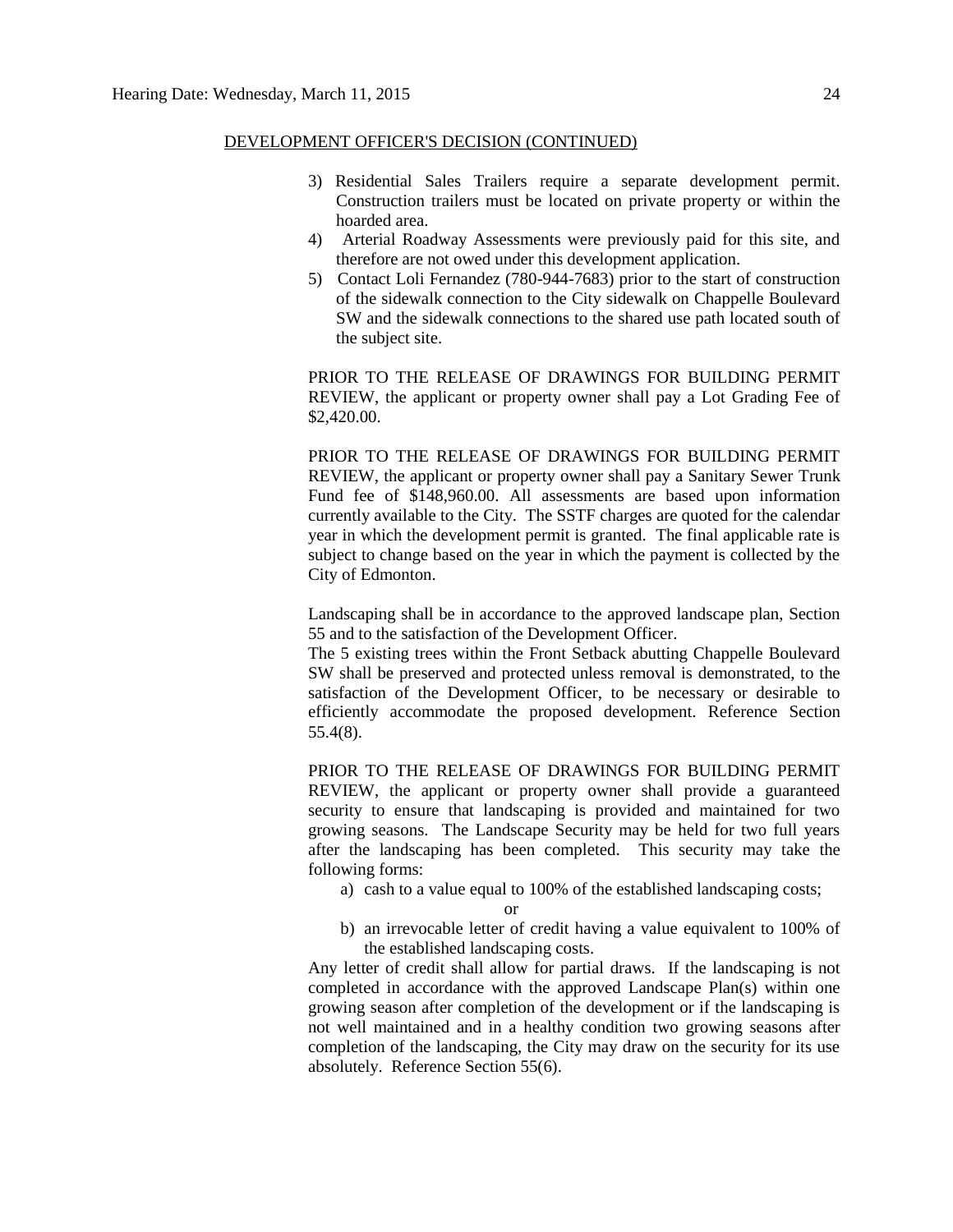Bicycle parking shall be provided in accordance to Section 54.3 and to the satisfaction of the Development Officer.

Exterior lighting shall be developed to provide a safe lit environment in accordance with Sections 51 and 58 and to the satisfaction of the Development Officer.

The developer shall provide 23 visitor parking stalls readily available to an entrance of the building to be served, and clearly identified as visitor parking to the satisfaction of the Development Officer. Reference Section 54.2, Schedule 1A(1).

The off-street parking, loading and unloading (including aisles or driveways) shall be hardsurfaced, curbed, drained and maintained in accordance to Section 54(6).

All outdoor trash collection areas shall be located and screened to the satisfaction of the Development Officer in accordance with Sections 55(4)  $\&$ (5).

NOTES:

- 1) Signs require separate Development Applications.
- 2) A Building Permit is Required for any construction or change in use of a building. For a building permit, and prior to the Plans Examination review, you require construction drawings and the payment of fees. Please contact the 311 Call Centre for further information.
- 3) This approval does not remove obligations to conform with other legislation, bylaws or land title instruments such as the Municipal Government Act, the ERCB Directive 079, the Edmonton Safety Codes Permit Bylaw or any caveats, covenants or easements that might be attached to the Site.

#### **Variances**:

NOTE: A variance was granted for this Development Permit pursuant to Sections 11(3) and 11(4). Subject to the right of appeal the permit is NOT VALID until the required Notification Period expires (date noted below) in accordance with Sections 21(1) and 17(1).

Section  $54.2.4.a(v)$  relaxed - the minimum required unobstructed width of a parking stall, within the underground parkades, where one side is obstructed by a column or wall is reduced from 2.7m to 2.4m.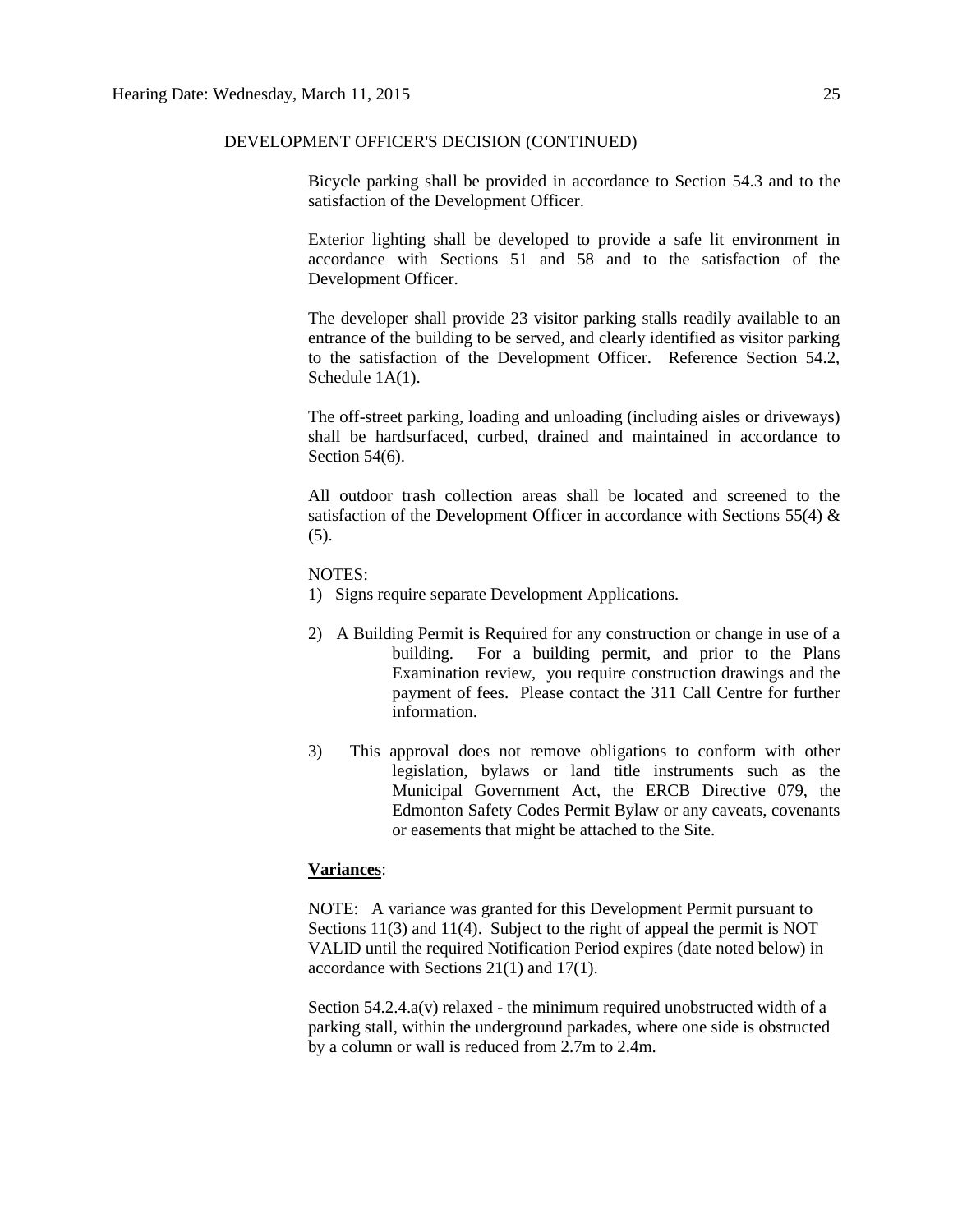Section 48.3(3) relaxed - there are onsite walkways within the required 4.5m Privacy Zones of 8 main floor Dwellings.

#### APPELLANT'S SUBMISSION

I wish to appeal the decision of the development on 1071 Chappelle Boulevard SW for the reasons. I am concerned about the impact high density housing will have on the established Chappelle community. Having one road in and out and very small transit bus route schedule. Traffic and parking on the already congested streets cars are already parked in front of my home whom live on Chappelle Boulevard. I am concerned about the size of the building and my personal privacy zone. I am concerned about the numerous relaxations of bylaws this developer is being allocated section (48.3). I was told it would be 20 meters of free space behind my home at the time of purchase. I was obligated to construct rod iron fencing (see through as wood fence wasn't allowed and no relaxation was permitted to myself or neighbours and now towering above my back yard will be 4 stories of high density low income apartment housing. My house was valued at 400 000\$ this year. I see that dropping drastically if this passes and I the blue collar Alberta worker who choose to live far from downtown and purchase a single family home for the peace will be the subject of big business pushing in. I can't see them even renting out these places sounds like the disastrous Fort McMurray condos that are now being torn down. I have just received this letter and I work 10 hours a day and snow removal at night to pay my bills my residents accusation and start my new family in Chappelle. I am no lawyer and reading and writing aren't on the top of my skill set so I foresee this to be an arduous battle against big business.

#### SUBDIVISION AND DEVELOPMENT APPEAL BOARD OFFICER'S COMMENTS

This application is to construct 2 Apartment House buildings (80 Dwellings each) with underground parking and an Accessory building.

The site is on the east side of Chappelle Boulevard SW, south of 28 Avenue SW, and is zoned RA7 Low Rise Apartment Zone, Section 210 of the Edmonton Zoning Bylaw 12800. The site is within the Chappelle Neighbourhood Area Structure Plan, under Bylaw 14779 (as amended), approved by City Council in February 2008.

**Apartment Housing** is a Permitted Use in the RA7 Low Rise Apartment Zone, Section 210.2(1).

Under Section 7.2(1), **Apartment Housing** means development consisting of one or more Dwellings contained within a building in which the Dwellings are arranged in any horizontal or vertical configuration, which does not conform to the definition of other Residential Use Class.

This application was approved by the Development Officer subject to conditions.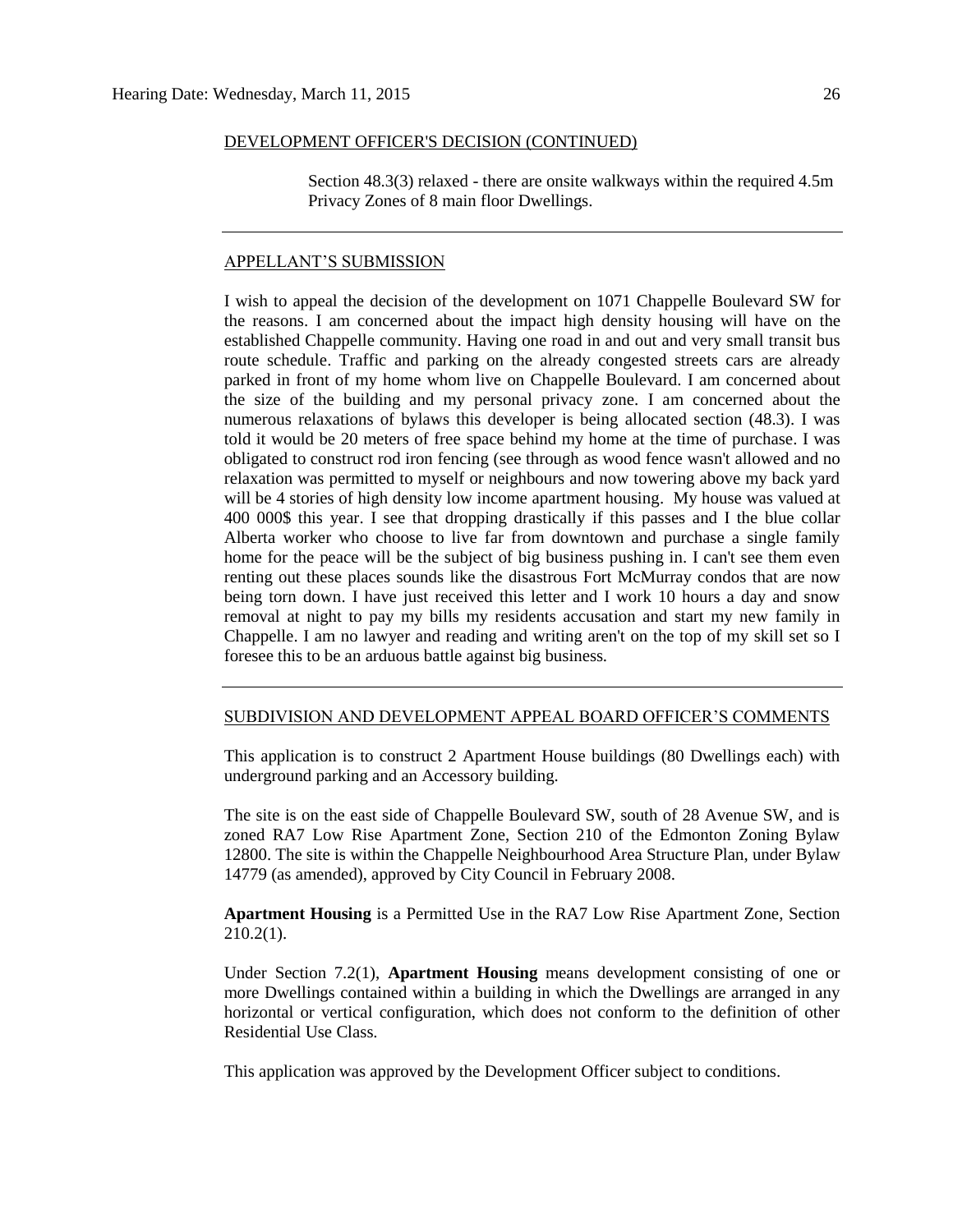Pursuant to Section 11.3 and 11.4 and subject to the right of appeal to the Subdivision and Development Appeal Board, Section 21.1, the Development Officer granted the following variances:

- 1. Section 48.3(3) states the following facilities or activity areas may be located within a required Separation Space adjacent to a Habitable Room Window where a Privacy Zone of at least 4.5 metres is provided between the window an facility/activity area:
	- a. local public roadway including a Lane;
	- b. walkway;
	- c. on-site roadway;
	- d. on-site parking area;
	- e. on-site Amenity Area; and
	- f. Accessory building.

#### **The Development Officer determined an on-site walkway is located within a Separation Space adjacent to a Habitable Room Window of 8 main floor Dwellings. The Development Officer waived the minimum required Separation Space of 4.5 metres for a Privacy Zone.**

2. Section  $54.2.4(a)(v)$  states where the use of a parking space is limited on both sides by a wall or a column, the unobstructed width of the parking space shall be 2.7 metres, and if in this case, a building door opens into the parking space on its long side, the unobstructed width shall be 3.0 metres.

#### **The Development Officer relaxed the minimum required unobstructed width of the parking spaces in the parkades where one side is obstructed by a column from 2.7 metres to 2.4 metres.**

The decision of approval by the Development Officer has been appealed by neighbouring property owner to the south at 1413 - Carey Way SW.

Under Section 6.1(77), **Privacy Zone** means an area within the minimum Separation Space which shall be free of buildings, public roadways, walkways, on-site roadways, communal parking areas, and communal Amenity Areas.

Under 6.1(87), **Separation Space** means open space around Dwellings separating them from adjacent buildings or activities, and providing daylight, ventilation, and privacy. Separation Space is not a yard.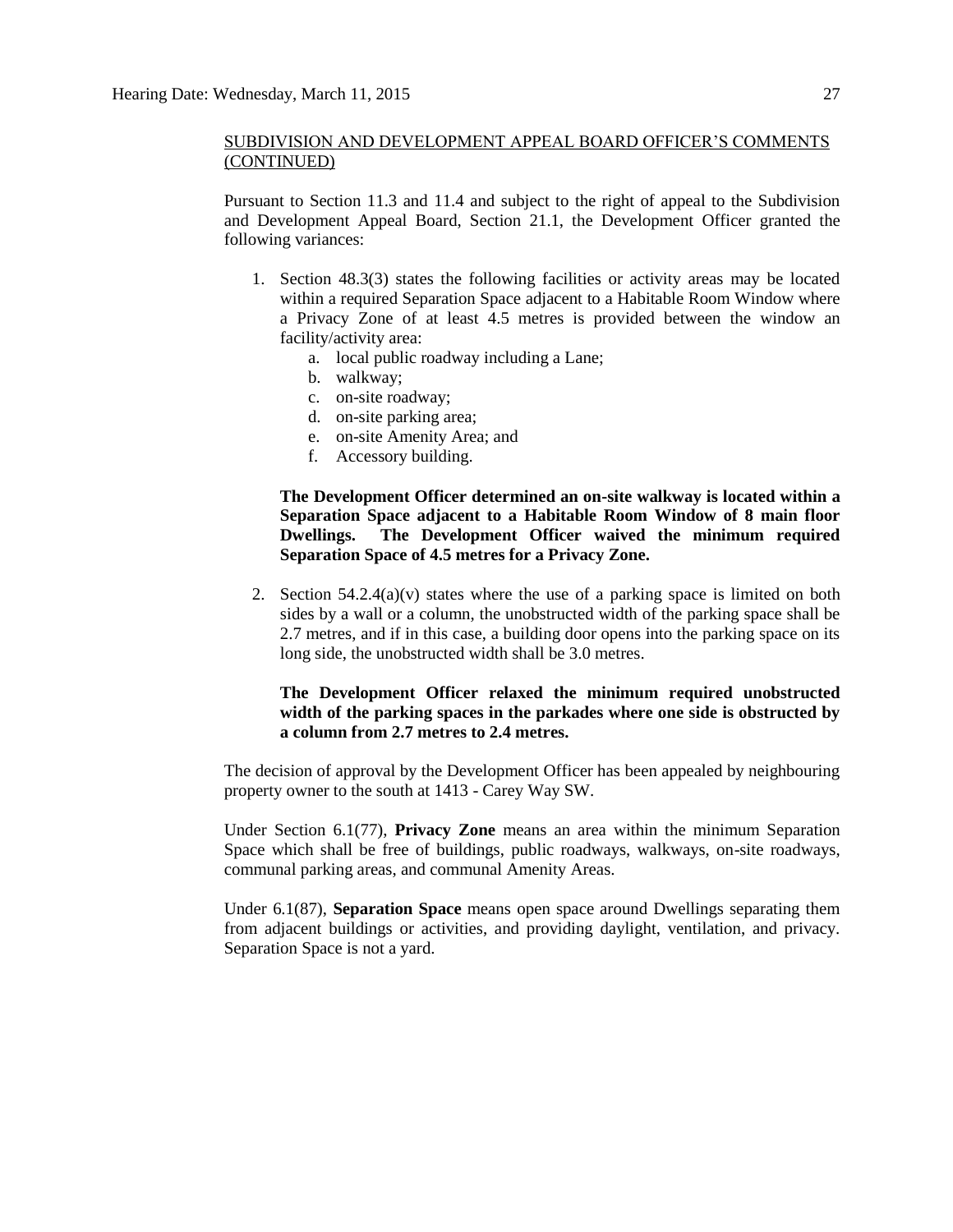

Section 210.1 states that the purpose of the RA7 Low Rise Apartment Zone is to provide a Zone for Low Rise Apartments.

Included in the Sustainable Development Department's POSSE system, under "SDAB", is a Memorandum dated January 14, 2015 from Karen Haromy, Senior Transportation Technician, Development Planning, Transportation Planning Branch which indicates that Transportation Services has reviewed the development application and has provided conditions and advisements if approved. **A copy of the Memorandum from Transportation Services is on file.**

#### NOTICE TO APPLICANT/APPELLANT

Provincial legislation requires that the Subdivision and Development Appeal Board issue its official decision in writing within fifteen days of the conclusion of the hearing. Bylaw No. 11136 requires that a verbal announcement of the Board's decision shall be made at the conclusion of the hearing of an appeal, but the verbal decision is not final nor binding on the Board until the decision has been given in writing in accordance with the Municipal Government Act.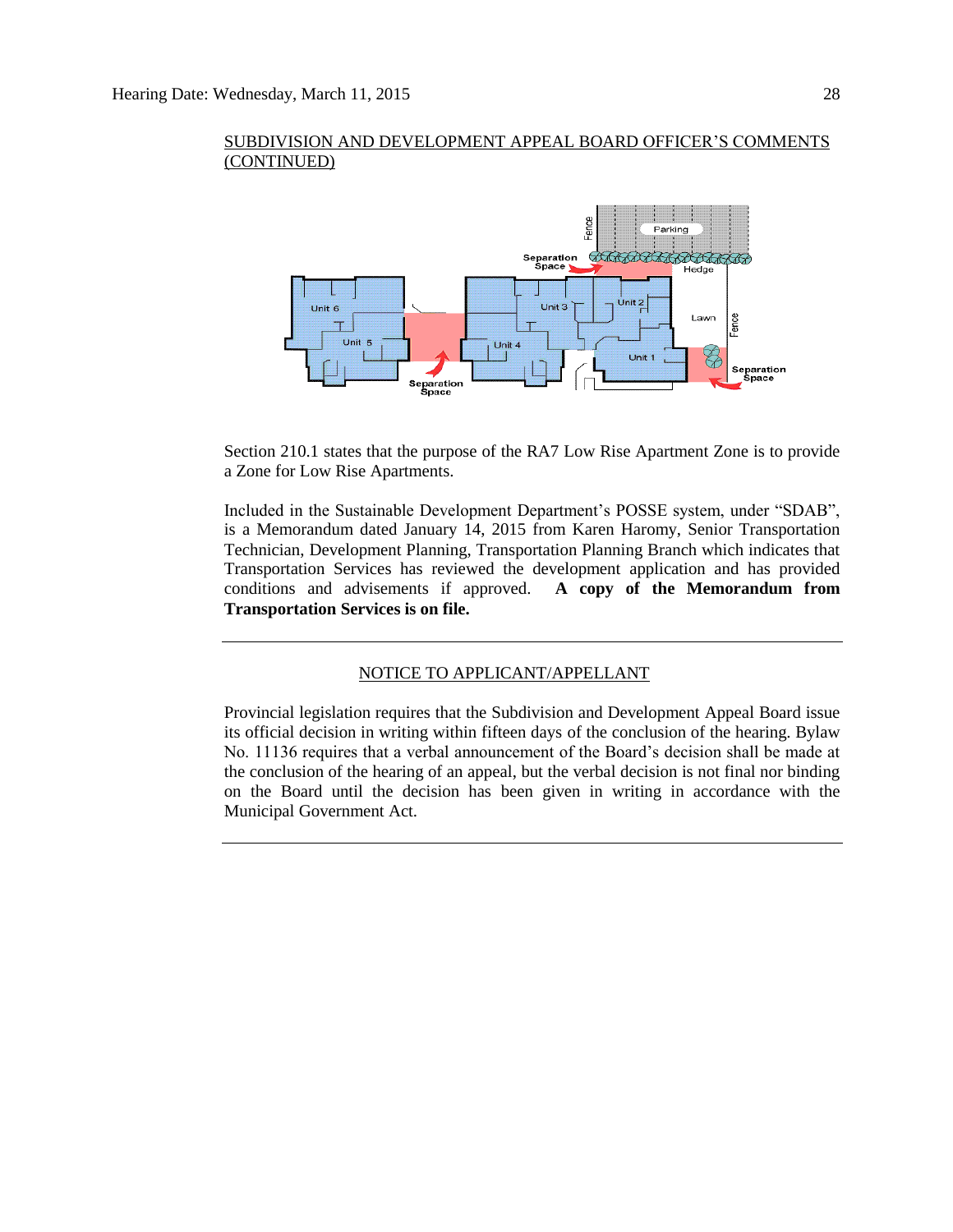